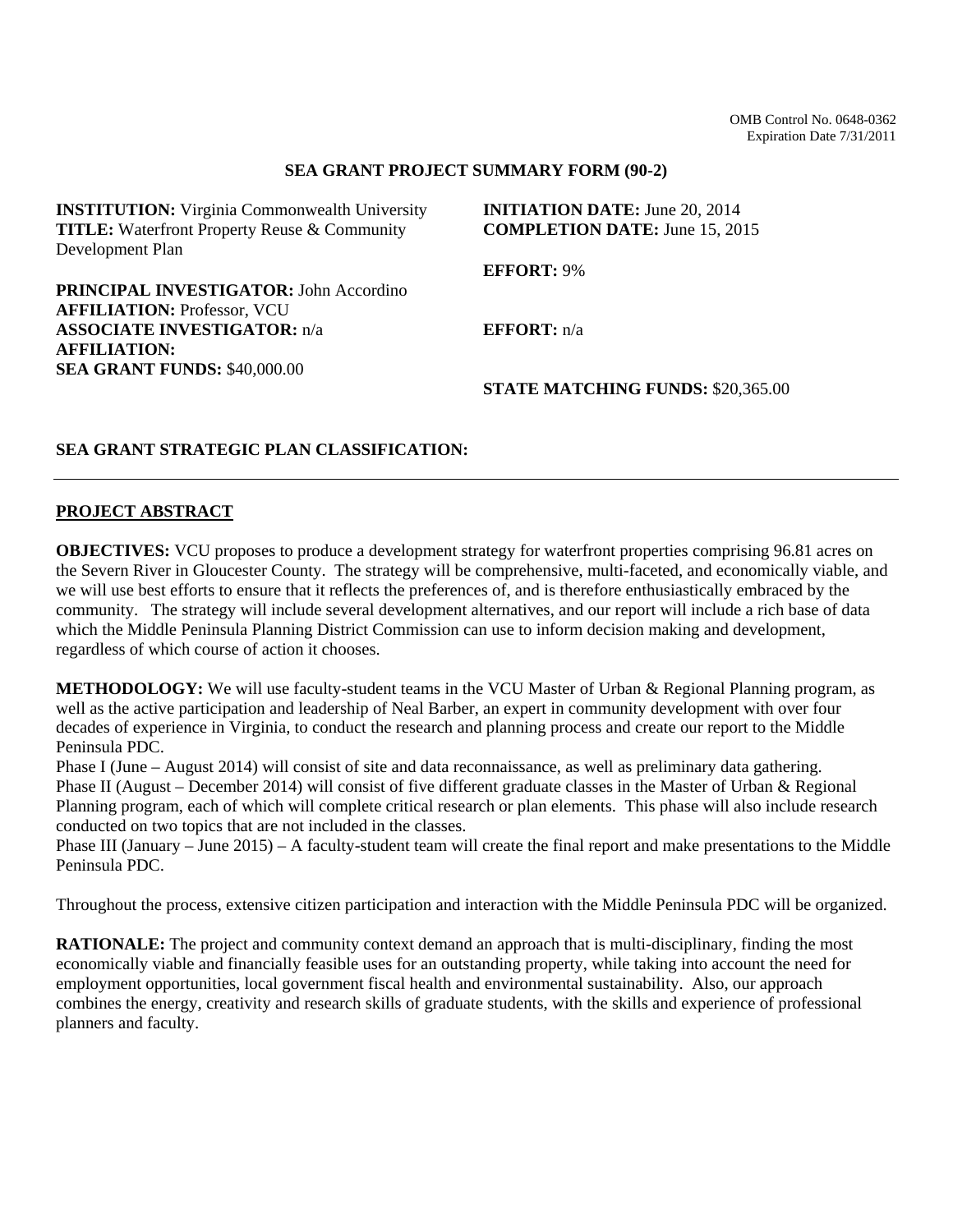## **PROJECT NARRATIVE**

# **1. Problem Statement**

The continuing globalization of production and trade has brought opportunities and challenges to communities throughout the world. Although many metropolitan areas have benefitted from this transformation, many rural areas, especially those dependent on extractive industries or on a narrow manufacturing base, have struggled as natural resource stocks have become depleted and manufacturing has gone offshore. Industrial dislocation has often been followed and exacerbated by population loss, as working‐age persons depart in search of employment and often do not return.

Fortunately, there are opportunities for new development. Examples include retirement and vacation homes for people attracted by the natural beauty and relative peacefulness of rural areas, as well as eco‐ and heritage‐tourism, creative arts and crafts, new industries that use telecommunication to connect to urban areas, higher‐education facilities, and craft‐based manufacturing. The challenge is to find economically viable activities that match a community's assets and values, and which take into account pressing issues such as un‐ and underemployment and local government fiscal health.

Like other rural areas, Virginia's Middle Peninsula has experienced the challenges of globalization. Although some of its constituent communities are economically strong, others are struggling. As discussed in the RFP for this proposal, the Middle Peninsula region "exports 71% of its workers daily and pays the remaining workforce the lowest hourly, weekly and annual wages in the state" and "four of the six Middle Peninsula counties [have a] 10%‐15% poverty rate with several approaching the 15% threshold." (p. 4) Yet the region also boasts significant strengths, such as its striking natural beauty, water‐based amenities, temperate climate and rural lifestyle, and its close proximity to three growing metropolitan areas – Washington, DC–Northern Virginia, Hampton Roads, and Richmond.

The development of a reuse plan for a suite of waterfront properties comprising 96.81 acres on the Severn River in Gloucester County provides an excellent opportunity for the region to build upon its natural advantages in a way that addresses its economic challenges and enhances community well‐being. VCU is pleased to have the opportunity to propose a project to help bring this about.

# **2. Objectives and Anticipated Outcomes**

The primary objective and anticipated outcome of this project is a focused development strategy for the Severn River waterfront property that has considerable communitywide support, is economically viable and financially feasible, and which accomplishes important community goals. A secondary objective and anticipated outcome is the creation of a rich base of relevant data and analyses upon which the Middle Peninsula can base policy and development decisions, regardless of which courses of action ultimately are chosen.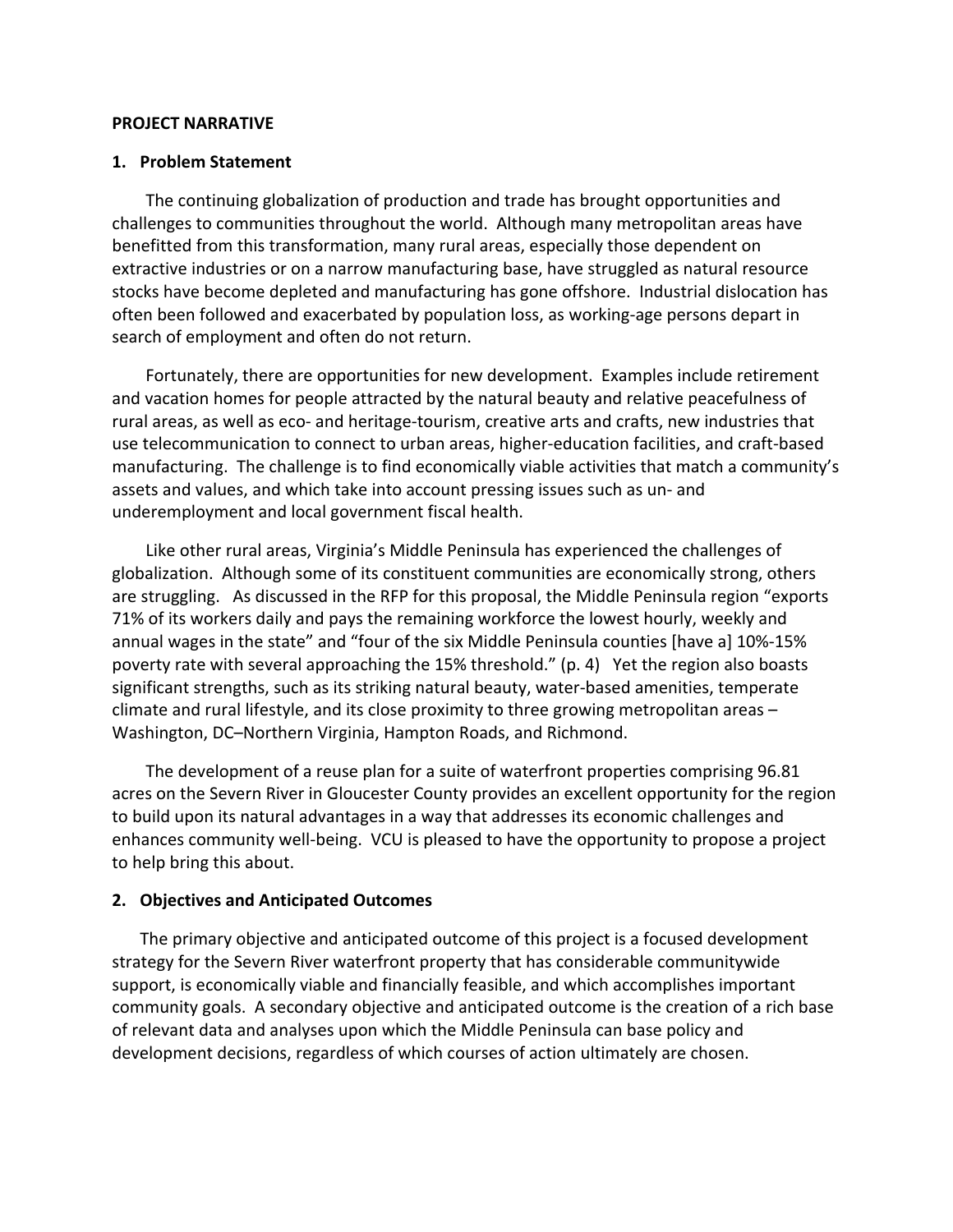Another important objective is that our graduate students hone their research and planning skills and experience the satisfaction of doing important community-based work. As detailed below, the five formal graduate classes that will focus on this project are in the VCU Master of Urban & Regional Planning program. Over the course of its 40‐year history, this professionally‐ accredited, inter‐disciplinary program has produced nearly 1,000 professional plans for communities and regions throughout Virginia and beyond, many of which have been implemented. We understand how to optimize student learning while planning at a professional level, so we are confident that this objective will be achieved.

# **3. Approach**

Working closely with the Middle Peninsula Planning District Commission and with community stakeholders, VCU will focus five regular graduate classes in different areas of specialization on this project, addressing specific components of the research and plan. These components will then be combined and enhanced by a team of faculty leaders and "star" students chosen from the regular classes to create the final plan.

a. *Work Plan*: The work will begin on June 20, 2014 and conclude by June 15, 2015. It will be divided into three chronologically distinct phases – reconnaissance and preliminary data collection, class work and other research, and plan preparation.

*Phase I. Reconnaissance and Preliminary Data Collection, June 20 – August 20, 2014*. *Project Initiation* (location: Middle Peninsula), to be held on or about June 20, 2014. Introduction of key players from VCU team to Middle Peninsula PDC, Virginia Sea Grant and other project‐area personnel. Site reconnaissance and initial discussion of data needs and availability. Also, initial discussion of fall classes and logistics. *Data Reconnaissance* (location: Middle Peninsula, internet, etc.), June 20 – July 10. Determination of what data are needed for the project, which data the PDC can provide, which data will be collected by graduate classes during the fall 2014 semester and which data need to be collected in advance of, or in addition to, the fall semester. *Data Collection* (location: Middle Peninsula, internet, etc.), July 10 – August 20. Collection of necessary data for the project and fall classes. *Progress Report to MPPDC on Data Collection*, August 20, 2014

*Phase II. Classwork and Other Research, August 20 – December 15, 2014*. Five regular VCU classes will be adapted to focus on the Middle Peninsula project. Each class will teach or expand upon specific skills and then apply those skills to completing a component of the Middle Peninsula project, conducting research and making preliminary recommendations. Each class will begin its project work with a *day of site reconnaissance and an introduction to key players on the Middle Peninsula*. This introduction will occur sometimes between August 20 and October 20, 2014, depending upon the nature of the class and needs of the Middle Peninsula PDC.

*Each class will make a formal presentation of the results of its work* to the Middle Peninsula PDC and community stakeholders, and submit hard and digital copies of its work, between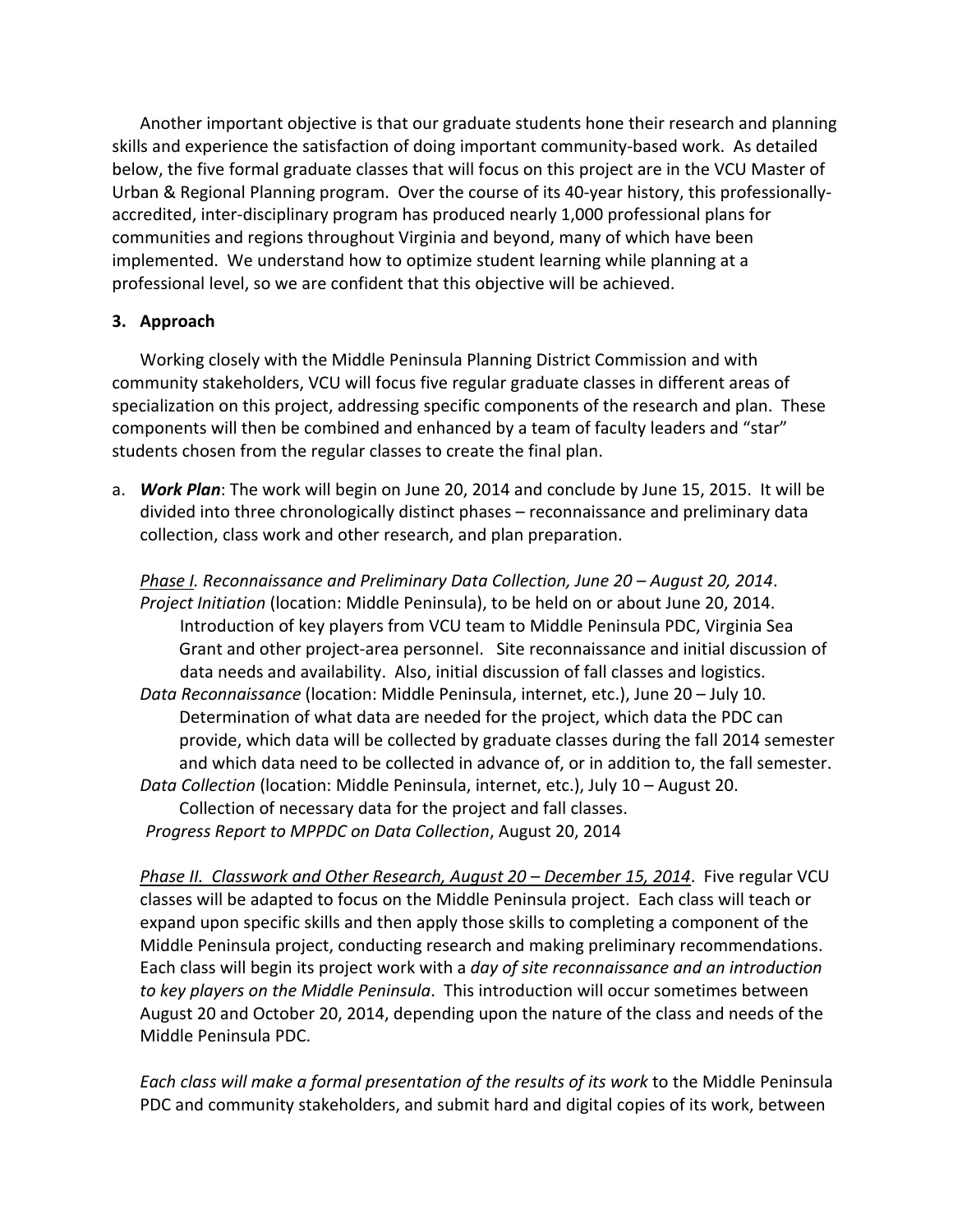December 1 and 15, 2014. (Location: Middle Peninsula) We will solicit *community feedback* on this work so that we may incorporate it into Phase III (see below). The topics and instructors who will teach the graduate classes are:

# *Land‐Use Analysis and Mapping*

Course: URSP 621: Introduction to GIS. Instructor: Ivan Suen

The course will develop or enhance a digitized land‐use database of the area.

*Environmental Suitability Analysis & Land‐Use Capacity for Development*

Course: URSP 628: Land‐Use Development. Instructor: Thomas Jacobson

The class will produce alternative land‐use development plans for the subject property.

To do this it will use existing data and generate new data as necessary.

# *Design, Aesthetics & Access/Circulation*

Course: URSP 611: Principles of Urban Design. Instructor: Jim Smither This class will create designs for alternative development scenarios for the subject property.

Course: URSP 691: Digital Graphic Design & Desktop Publishing. Instructor: Jim Smither Class will build a Sketch‐Up model of the site including various development scenarios. *Citizen & Other Stakeholder Perspectives*

Course: URSP 641: Citizen Participation & Negotiation. Instructor: Meghan Gough, with assistance by Neal Barber. This class will conduct citizen participation processes in the community near the subject property to ascertain citizen views on development alternatives. (These results will be considered along with the stakeholder input already recorded by the MPPDC in 2013.) Gough and Barber will direct follow‐up citizen participation work in Spring 2015 as well.

*Economic Linkages and Employment Development*

Fabrizio Fasulo and graduate assistants will analyze industrial and occupational structure, as well as employment and fiscal impacts of development alternatives. *Commercial Real Estate Market Analysis & Financial Feasibility*

Neal Barber, Fabrizio Fasulo and graduate assistants will conduct analyses of commercial markets, the financial feasibility of various development scenarios, and institutional capacity to implement alternative development scenarios.

*Phase III. Plan Development, January 15 – May 15*. A team of five graduate students drawn from the fall courses and research completed in Phase II, coordinated by John Accordino with the participation of Neal Barber, Ivan Suen, Tom Jacobson, Meghan Gough, Jim Smither and Fabrizio Fasulo will create a final plan using materials developed in Phase II. *Preliminary aggregation of data and plans* generated during the fall, January 15‐30. *Discussion* with Middle Peninsula PDC and community stakeholders of data and plan direction, February 1, 2015.

*Submission of draft plan* to Middle Peninsula PDC, April 1, 2015. *Review of draft* by Middle Peninsula PDC and key stakeholders, April 1 – 15, 2015. *Submission of final plan* to Middle Peninsula PDC, May 10, 2015. *Presentations* of plan (up to two) on Middle Peninsula, May 10 – June 15, 2015.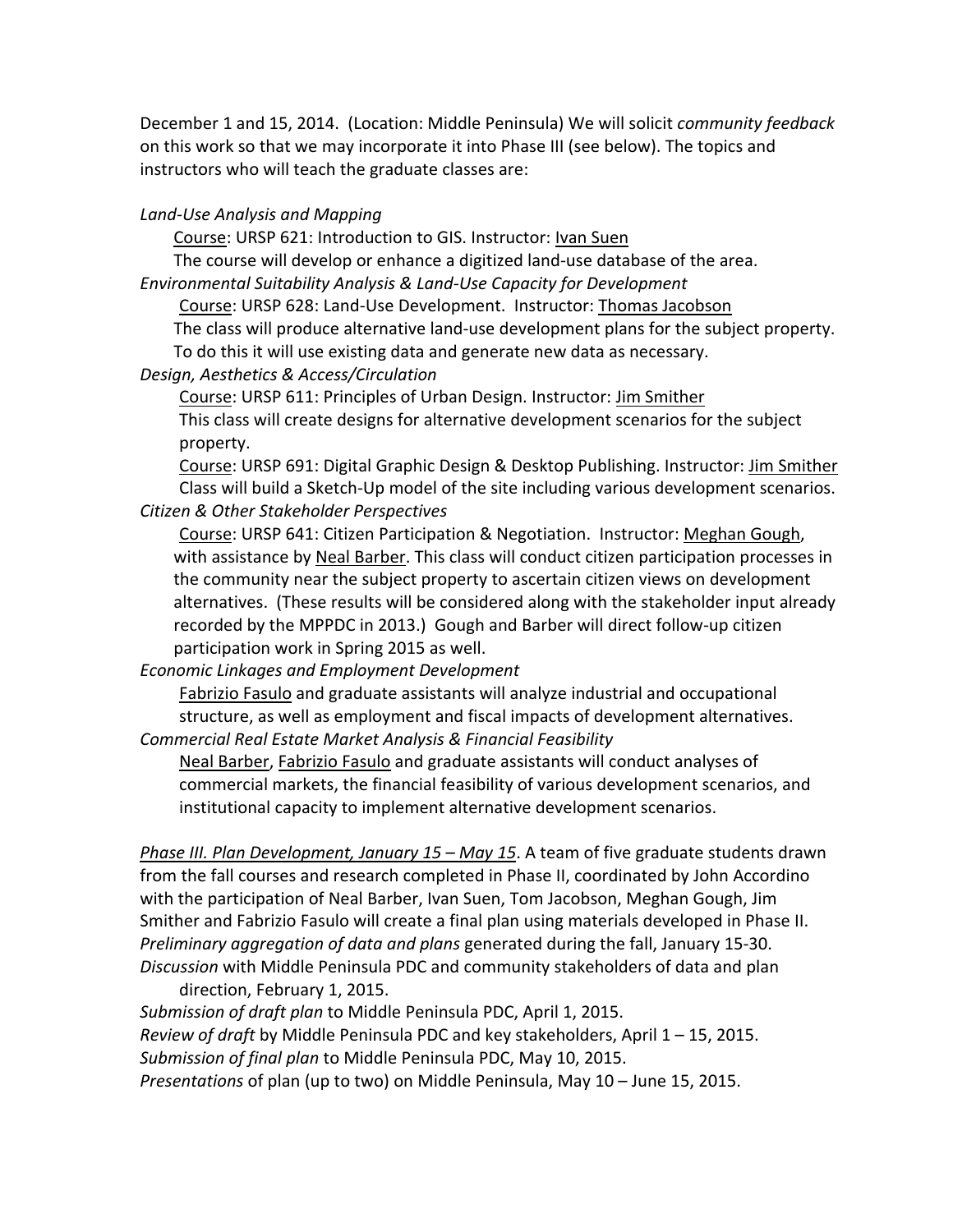# *b. Project Schedule Timeline*

| <b>Timeline</b>                     |      |      |        |  |                                             |      |                |       |     |      |
|-------------------------------------|------|------|--------|--|---------------------------------------------|------|----------------|-------|-----|------|
|                                     | 2014 |      |        |  |                                             | 2015 |                |       |     |      |
|                                     | June | July | August |  | September October November December January |      | February March | April | May | June |
| Phase I - Reconnaissance & Data     |      |      |        |  |                                             |      |                |       |     |      |
| <b>Project Initiation</b>           |      |      |        |  |                                             |      |                |       |     |      |
| Data Reconnaissance                 |      |      |        |  |                                             |      |                |       |     |      |
| <b>Data Collection</b>              |      |      |        |  |                                             |      |                |       |     |      |
| <b>Progress Report</b>              |      |      |        |  |                                             |      |                |       |     |      |
| <b>Phase II - Classwork</b>         |      |      |        |  |                                             |      |                |       |     |      |
| Site Reconnaissance/Introduction    |      |      |        |  |                                             |      |                |       |     |      |
| <b>Class Presentations to MMPDC</b> |      |      |        |  |                                             |      |                |       |     |      |
| Phase III - Final Plan Preparation  |      |      |        |  |                                             |      |                |       |     |      |
| Present Work To-Date & Plan Ideas   |      |      |        |  |                                             |      |                |       |     |      |
| <b>Develop Draft Plan</b>           |      |      |        |  |                                             |      |                |       |     |      |
| <b>Plan Review &amp; Revisions</b>  |      |      |        |  |                                             |      |                |       |     |      |
| <b>Plan Presentations</b>           |      |      |        |  |                                             |      |                |       |     |      |

c. *Deliverables*: The primary deliverable will be a plan document with at least two alternative development scenarios for each portion of the area, presented in the form of physical plans, graphics, tables and analytical narrative. This will provide the Middle Peninsula PDC with a roadmap for proceeding with development on the waterfront property. Specific uses and their potential locations will be identified. Establishments that would consider locating to the site will be identified and their requirements explained. The entire 97.81 acres will be treated as the study area, although our recommendations will not necessarily include building on or active use of all parts of the area.

Each development scenario will be evaluated and ranked with respect to each of the aspects listed below, so as to facilitate decision making by the Middle Peninsula PDC. The primary plan document will be roughly 60 pages in length, not including appendices (which may be hundreds of pages long). At the PDC's discretion, we will also prepare a ten-page synopsis.

- i. Environmental Suitability Analysis & Land‐Use Capacity for Development
- ii. Regional Economic Linkages and Employment Development
- iii. Design / Aesthetics
- iv. Commercial Real Estate Market Analysis & Financial Feasibility
- v. Infrastructure & Capital Investment Required
- vi. Public Expenditure & Revenue Analysis
- vii. Implementation / Institutional Capacity

A secondary deliverable will be one or more documents for each of at least six major portions of the work prepared by classes and researchers in Phase II. These documents and research materials will provide the PDC with a rich base of information that can be consulted repeatedly as the PDC moves forward, regardless of the particular development course it chooses.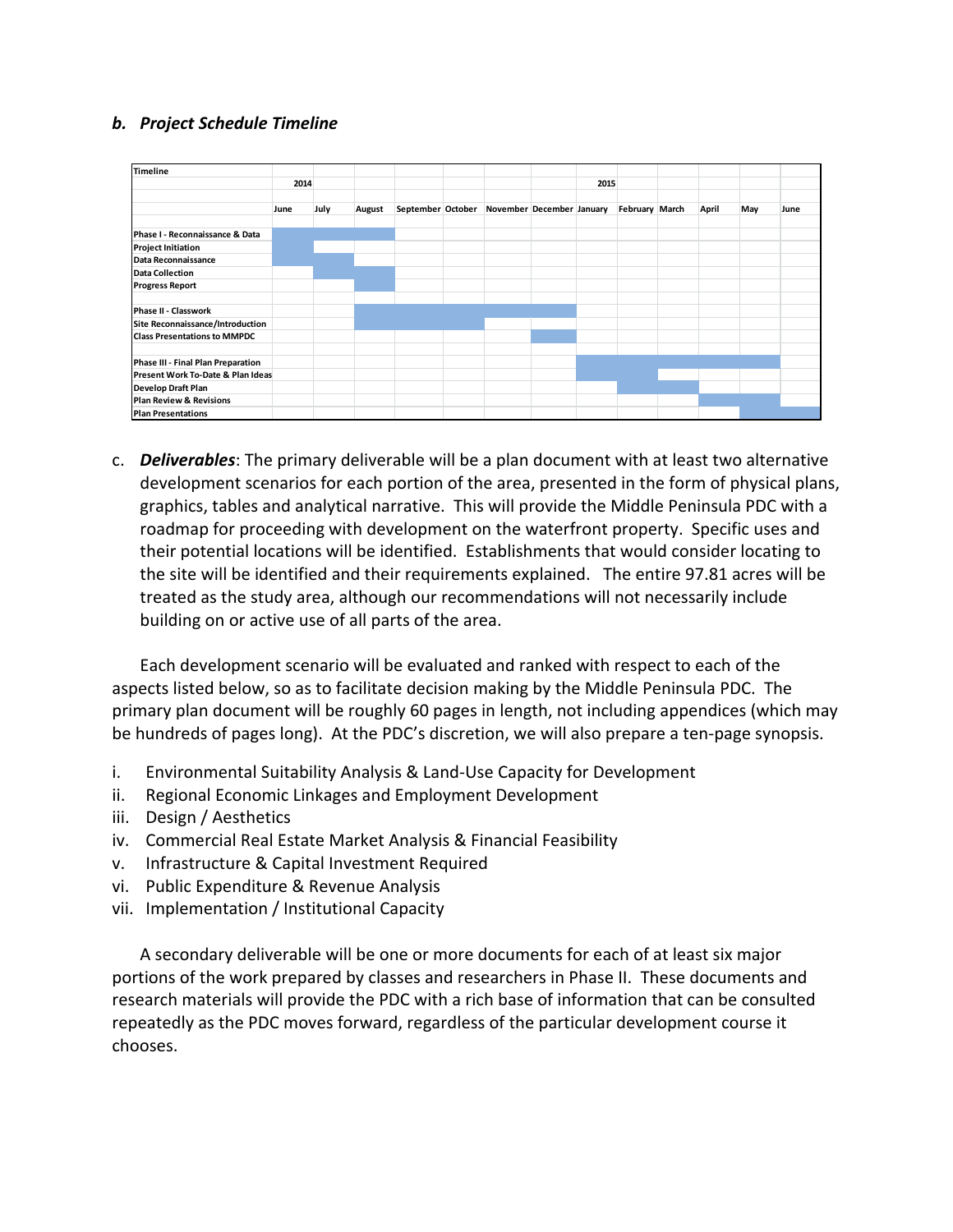# **4. Project Team Roles and Qualifications**

The project will be managed by the VCU Center for Urban & Regional Development directed by John Accordino, who is PI and will serve as primary liaison with the Middle Peninsula PDC. Other team members will conduct research, teach classes and participate in preparing the final plan, as discussed in Section 3. Their skills and experience relevant to this project are presented here.

John Accordino, PhD, AICP, Professor & Director, VCU Center for Urban & Regional Development. 35 years of experience in community economic development policy & planning, including teaching & directing numerous community‐based research projects.

Neal J. Barber, President, Community Futures, Inc., has 42 years of executive responsibility and policy & planning experience in state and local government, including as Director of Virginia's Department of Housing and Community Development. He will coordinate with local actors, identify data sources, assist with citizen participation, and prepare analyses of financial feasibility and local‐government institutional/ implementation capacity.

Fabrizio Fasulo, PhD, Research Economist, VCU Center for Urban Development, has 15 years of experience in economic and fiscal impact analysis, commercial revitalization, and regional economic development, authoring many studies for cities and regions in the US and Europe.

Meghan Gough, PhD is Co‐Director of the Sustainable Communities Institute and Assistant Professor of Urban and Regional Planning at VCU. She teaches and conducts research on sustainable development, community‐development partnerships, and public participation, completing with her students several award‐winning community plans and Green Maps.

Thomas Jacobson, AICP, Adjunct Professor of Urban & Regional Planning at VCU, has extensive experience preparing, researching and managing waterfront development plans and related technical studies in the Midwest. He served as Planning Director of Chesterfield County for 17 years and founding Director of the Chesterfield Revitalization Department for nine years.

James Smither, ASLA, Collateral Professor of Urban & Regional Planning at VCU, has 20 years of professional experience in Urban Planning & Design and in Landscape Architecture. He has designed waterfronts, downtown redevelopments, parks, plazas and campuses based on environmental and cultural sustainability principles, and he has written master plan reports and environmental impact statements.

Ivan Suen, PhD is Associate Professor & Chair, Urban & Regional Planning at VCU. He has 25 years of experience teaching and using GIS, developing large data systems, and analyzing geographic patterns in land use, commercial markets, economic and social well‐being, and neighborhood public health. He has directed or participated in many community studies.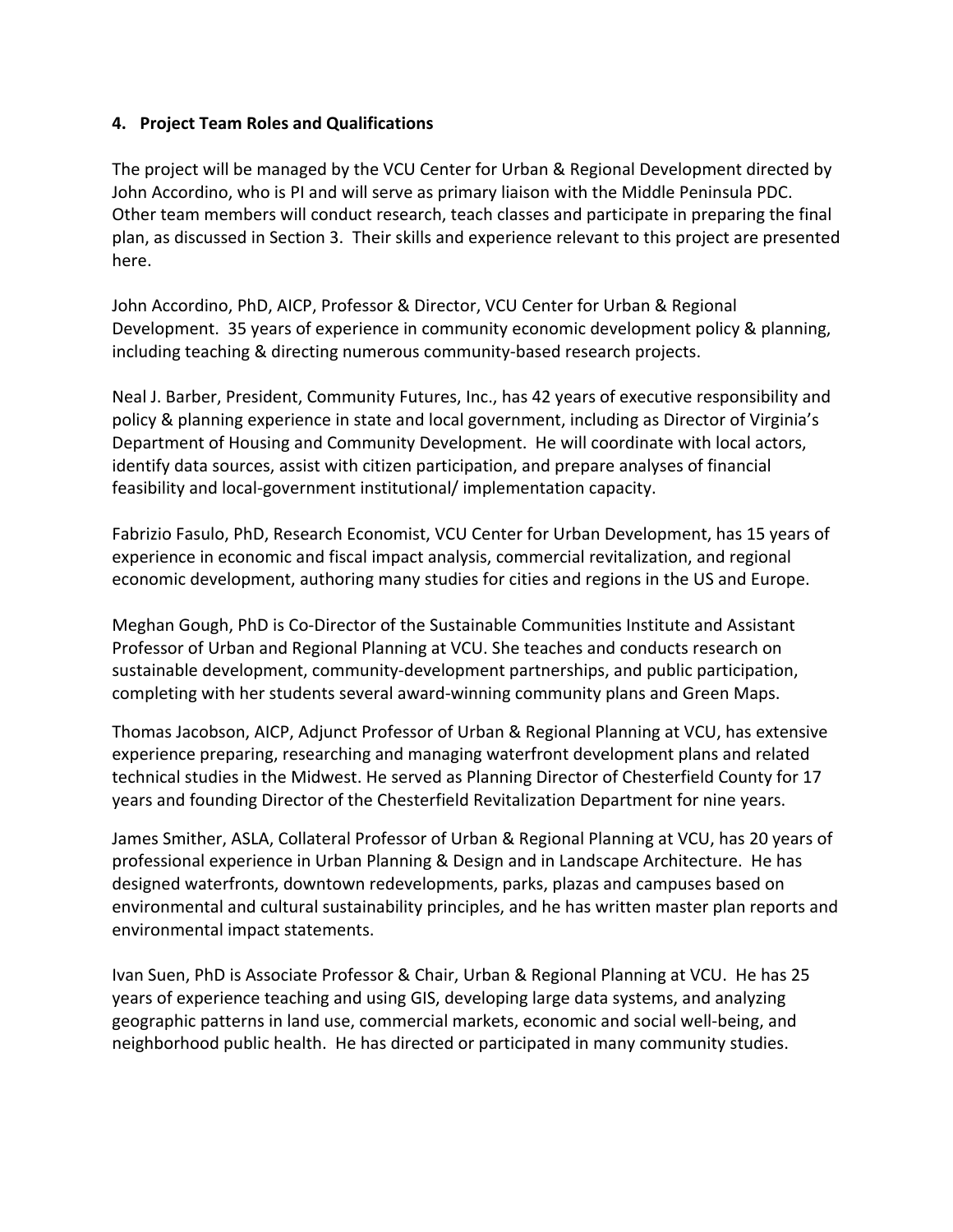|                                | <b>SEA GRANT BUDGET FORM 90-4</b>          |                                 |                   |                         | OMB Control Number: 0648-0362<br><b>Expiration Date:</b> |                           |
|--------------------------------|--------------------------------------------|---------------------------------|-------------------|-------------------------|----------------------------------------------------------|---------------------------|
| Grantee :                      |                                            |                                 |                   |                         | <b>Grant/ Project No:</b>                                |                           |
|                                | Virginia Commonwealth University (VCU)     |                                 |                   |                         |                                                          |                           |
| <b>Principal Investigator:</b> |                                            |                                 |                   |                         | Duration (months) :                                      |                           |
| John Accordino                 |                                            |                                 |                   |                         | 02/01/14 - 01/31/15                                      |                           |
| A. Salaries and Wages          |                                            |                                 |                   |                         | Sea Grant                                                | Grantee                   |
|                                |                                            | No. of                          |                   | Mos. Effort Mos. Effort | Funds                                                    | Share                     |
| 1. Senior Personnel            |                                            | People                          | Sea Grant Grantee |                         |                                                          |                           |
|                                | a. (Co) Principal Investigator             | 1                               | 0.27              | 0.45                    | 2726                                                     | 4543                      |
|                                | b. Associates (Faculty of Staff)           | $\Omega$<br>$\mathbf{1}$        | 0<br>.27          | 0<br>.45                | $\Omega$<br>2726                                         | 0<br>4543                 |
|                                |                                            |                                 |                   |                         |                                                          |                           |
| 2. Other Personnel             |                                            | 5                               | 284.301           | 272.04                  | 9895                                                     | 12234                     |
|                                | a. Professionals<br>b. Research Associates | $\Omega$                        | 0                 | 0                       | 0                                                        | 0                         |
|                                | c. Res. Asst. / Grad Students              | $\mathbf{1}$                    | 980               | 0                       | 14700                                                    | 0                         |
|                                | d. Prof. School Students                   | $\Omega$                        | 0                 | 0                       | 0                                                        | 0                         |
|                                | e. Pre-Bac. Students                       | $\Omega$                        | 0                 | 0                       | 0                                                        | 0                         |
|                                | f. Secretarial-clerical                    | $\Omega$                        | 0                 | 0                       | 0                                                        | 0                         |
|                                | g. Technical-shop                          | $\Omega$                        | 0                 | 0                       | 0                                                        | 0                         |
|                                |                                            | $\Omega$                        | 0                 | 0                       | 0                                                        | 0                         |
|                                | Total Salaries and Wages                   | $\frac{1}{2}$ and $\frac{1}{2}$ | 7 1264.571        | 272.49                  | 27321                                                    | 16777                     |
|                                |                                            |                                 |                   |                         | 0                                                        | 0                         |
|                                |                                            |                                 |                   | Off-campus              | $\Omega$                                                 | $\Omega$                  |
|                                |                                            |                                 |                   | Other                   | 1234                                                     | 3587                      |
|                                |                                            |                                 |                   |                         | 28555                                                    | 20364                     |
|                                |                                            |                                 |                   |                         | 0                                                        | 0                         |
|                                |                                            |                                 |                   |                         | 1808                                                     | 0                         |
| E. Travel                      |                                            |                                 |                   |                         | 1000                                                     | 0                         |
|                                |                                            |                                 |                   |                         | 0                                                        | $\Omega$                  |
|                                |                                            |                                 |                   |                         | 1000                                                     |                           |
|                                |                                            |                                 |                   |                         | 0                                                        | 0<br>0                    |
| <b>G. Other Costs</b>          |                                            |                                 |                   |                         |                                                          |                           |
| Other cost subject to indirect | Consultant - Neal Barber                   |                                 |                   |                         | 5000                                                     | 0                         |
|                                |                                            |                                 |                   |                         |                                                          |                           |
|                                |                                            |                                 |                   |                         |                                                          |                           |
|                                |                                            |                                 |                   |                         |                                                          |                           |
|                                |                                            |                                 |                   |                         | 5000                                                     |                           |
|                                |                                            |                                 |                   |                         | 36363                                                    |                           |
| <b>Indirect Costs</b>          | SG Grant Subtot. Grantee Subtot.           |                                 | <b>Waived IDC</b> |                         |                                                          |                           |
| On-Campus                      | 0                                          |                                 | 0                 | 0                       | 0                                                        |                           |
| Off-Campus                     | 0                                          |                                 | 0                 | 0                       | 0                                                        |                           |
| Other                          | 36363                                      | 20364                           |                   | 0                       | 3636                                                     | 0<br>20364<br>0<br>0<br>0 |
|                                |                                            |                                 |                   |                         | 3636                                                     | 0                         |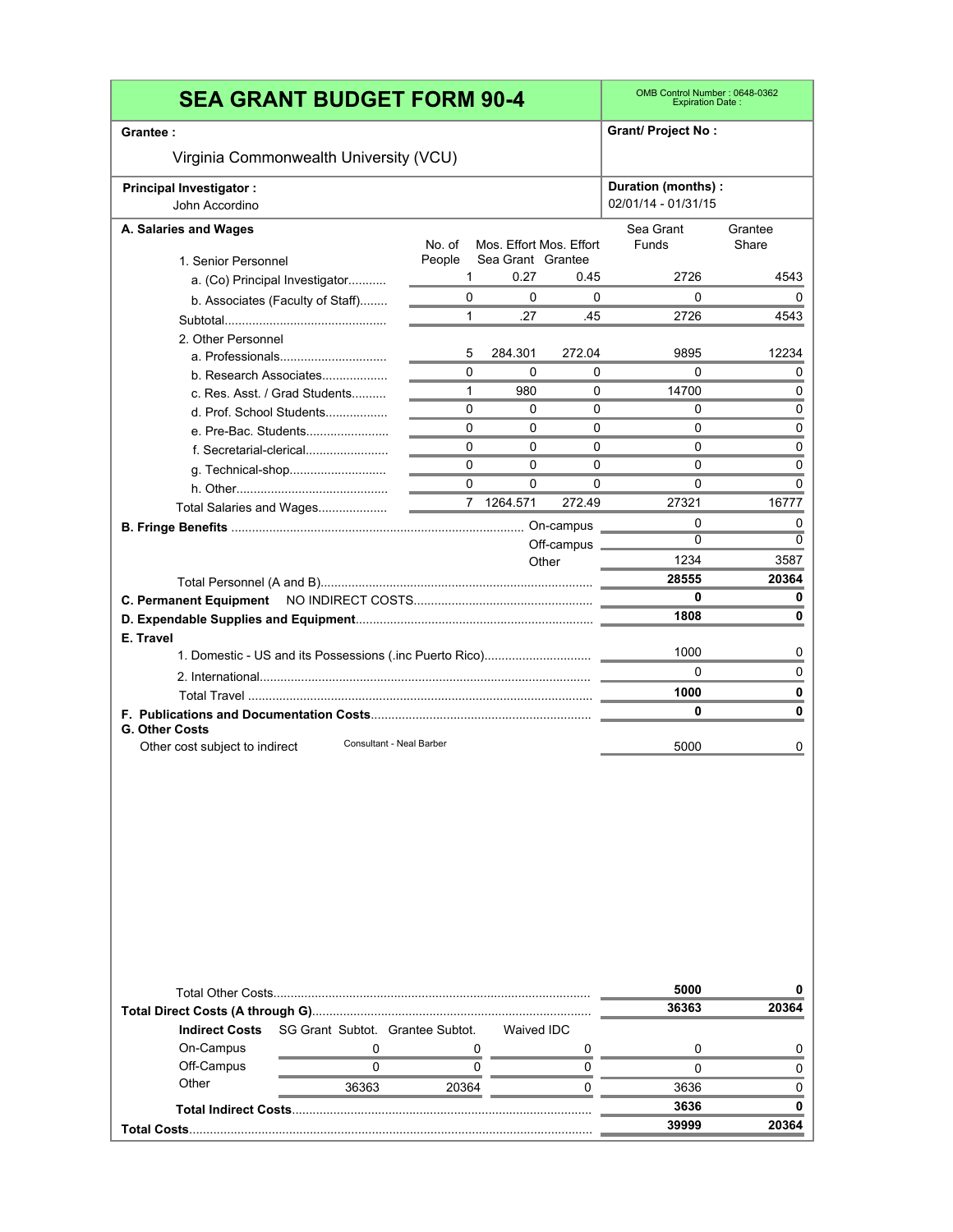## **Indirect Cost Rates**

[other] includes: salaries (SG rt: 0.1, Inst. rt: 0), fringe benefits (SG rt: 0.1, Inst. rt: 0), expendable eq. (SG rt: 0.1, Inst. rt: 0), travel (SG rt: 0.1, Inst. rt: 0), publications (SG rt: 0.1, Inst. rt: 0), other costs (SG rt: 0.1, Inst. rt: 0)

## **Fringe Benefit Rates**

Listed below, per personnel

## **Budget Justification**

#### A. SALARIES AND WAGES

- 1. SENIOR PERSONNEL
	- a. (Co) Principal Investigator(s) \$7,269 Total

John Accordino [PI - other], Mos. Effort: 0.27 SG 0 Grantee, Benefits Rt.: 0.079, Mo. Salary: \$10096 0.27 Summer month salary or 9% effort is requested for PI John Accordino during the project. Dr. Accordino will coordinate all aspects of the project and lead final planning process in Phase III. John Accordino [PI - other], Mos. Effort: 0 SG 0.45 Grantee, Benefits Rt.: 0.341, Mo. Salary: \$10096 0.45 Academic month salary or 5% effort will be cost shared for PI John Accordino during the project. Dr. Accordino will coordinate all aspects of the project and lead final planning process in Phase III.

b. Associates (Faculty or Staff) - \$0 Total

#### 2. OTHER PERSONNEL

a. Professional(s) - \$22,129 Total

Meghan Gough [Professional - other], Mos. Effort: 0.155689 SG 0 Grantee, Benefits Rt.: 0.079, Mo. Salary: \$6943

0.15 Summer month salary or 5% effort is requested for Meghan Gough during the project. Work to include site and data reconnaissance and supervision of data collection.

Meghan Gough [Professional - other], Mos. Effort: 0 SG 0.27 Grantee, Benefits Rt.: 0.341, Mo. Salary: \$6943 0.27 Academic month salary or 3% effort will be cost shared for Meghan Gough during the project. Work to include class teaching, student advising and planning.

Ivan Suen [Professional - other], Mos. Effort: 0.144851 SG 0 Grantee, Benefits Rt.: 0.079, Mo. Salary: \$8201 0.15 Summer month salary or 5% effort is requested for Ivan Suen during the project. Work to include site and data reconnaissance and supervision of data collection.

Ivan Suen [Professional - other], Mos. Effort: 0 SG 0.27 Grantee, Benefits Rt.: 0.341, Mo. Salary: \$8201 0.27 Academic month salary or 3% effort will be cost shared for Ivan Suen during the project. Will teach, direct student research and lead student planning work.

James Smither [Professional - other], Mos. Effort: 30 SG 226.67 Grantee, Benefits Rt.: 0.079, Mo. Salary: \$30 30 hours of effort at a rate of \$30 per hour is requested for James Smither during the project. 227 hours of effort at a rate of \$30 per hour will be cost shared for James Smither during the project. He will teach classes and direct student research, and lead student planning work.

Thomas Jacobson [Professional - other], Mos. Effort: 30 SG 44.83 Grantee, Benefits Rt.: 0.079, Mo. Salary: \$30

30 hours of effort at a rate of \$30 per hour is requested for Thomas Jacobson during the project. 45 hours of effort at a rate of \$30 per hour will be cost shared for Thomas Jacobson during the project. He will teach a class and direct student research, and lead student planning work.

Fabrizio Fasulo [Professional - other], Mos. Effort: 224 SG 0 Grantee, Benefits Rt.: 0.079, Mo. Salary: \$26 224 hours of effort at a rate of \$26.01 per hour is requested for Fabrizio Fasulo during the project. He will conduct research and lead student research and planning work.

- b. Research Associate(s) \$0 Total
- c. Res. Asst. / Grad. Student(s) \$14,700 Total Student Researchers, TBD [Res. Asst/Grad. Student - other], Mos. Effort: 200 SG 0 Grantee, Benefits Rt.: 0.079, Mo. Salary: \$15 200 summer hours of effort at a rate of \$15 per hour is requested for Student Researchers during the project.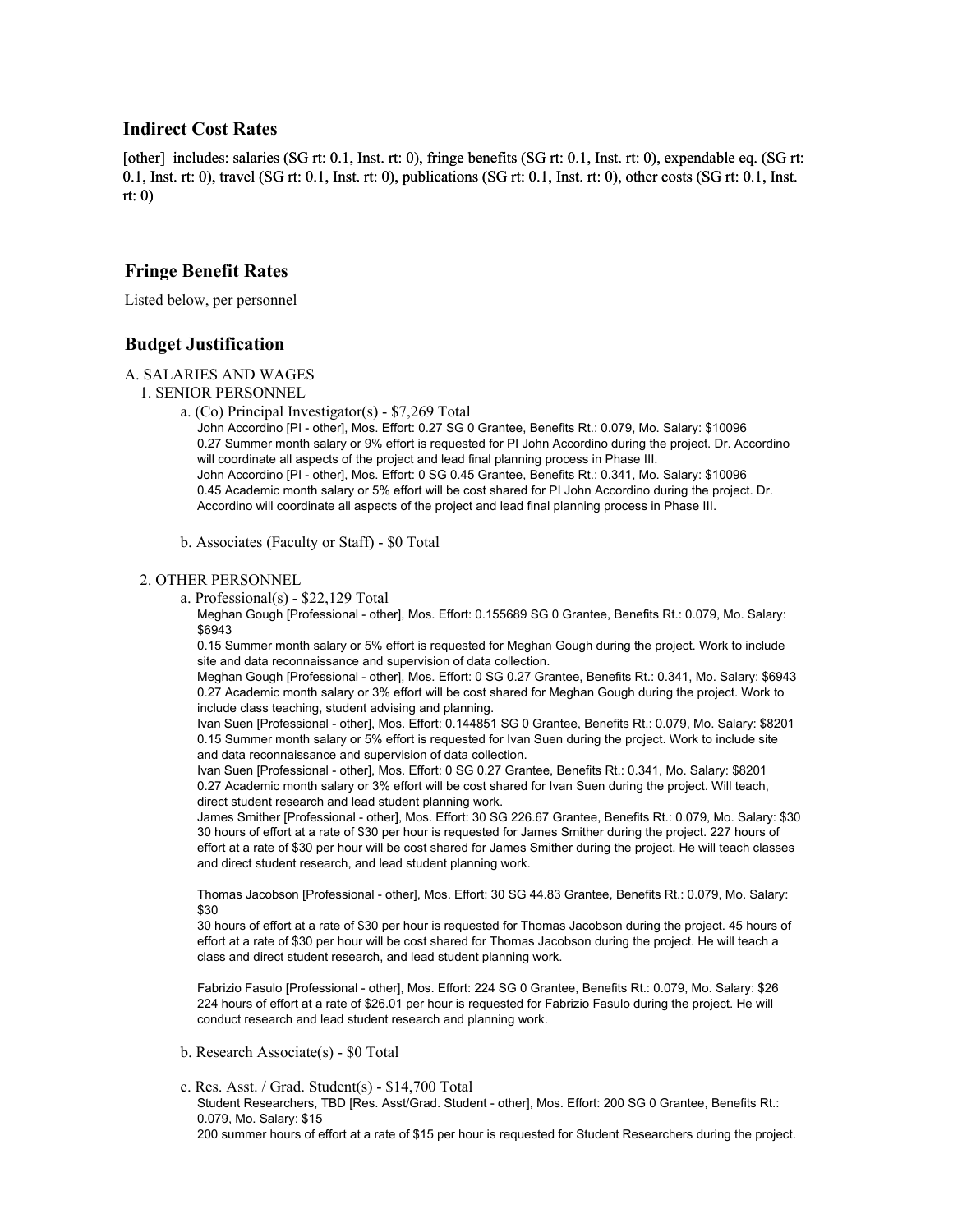Students will collect data and conduct research. Student Researchers, TBD [Res. Asst/Grad. Student - other], Mos. Effort: 780 SG 0 Grantee, Benefits Rt.: 0, Mo. Salary: \$15 780 academic hours of effort at a rate of \$15 per hour is requested for Student Researchers during the project. Students will conduct research and planning activities and make presentations of interim and final plans.

- d. Prof. School Student(s) \$0 Total
- e. Pre-Bac. Student(s) \$0 Total
- f. Secretarial-clerical \$0 Total
- g. Technical-shop \$0 Total
- h. Other \$0 Total

#### B. FRINGE BENEFITS - \$4,821 Total

VCU's fringe rates are 34.1% for faculty academic year salary, 7.9% for faculty summer salary and hourly workers, and 0% for students during the academic year in accordance with the current negotiated DHHS agreement. (http://www. controller.vcu.edu/pdf/DHHS14.pdf)

#### C. PERMANENT EQUIPMENT - \$0 Total

#### D. EXPENDABLE SUPPLIES AND EQUIPMENT - \$1,808 Total

Final reports (10, in color), display boards, printing & draft printing

#### E. TRAVEL

1. Domestic - US and its Possessions (inc. Puerto Rico) - \$1,000 Total

Richmond-Gloucester-Richmond – 50 trips over the year of the project, including all student class trips. Mileage will be reimbursed using the IRS standard rate and in accordance with the Commonwealth of Virginia travel regulations.

2. International - \$0 Total

#### F. PUBLICATIONS AND DOCUMENTATION COSTS - \$0 Total

#### N/A

#### G. OTHER COSTS

Other cost subject to indirect : Consultant - Neal Barber - \$5000 Total Barber is an expert in community development will lead and contribute to various aspects of the work.

#### INDIRECT COSTS - \$3,636 Total, \$0 Waived IDC

[other] includes: salaries (SG rt: 0.1, Inst. rt: 0), fringe benefits (SG rt: 0.1, Inst. rt: 0), expendable eq. (SG rt: 0.1, Inst. rt: 0), travel (SG rt: 0.1, Inst. rt: 0), publications (SG rt: 0.1, Inst. rt: 0), other costs (SG rt: 0.1, Inst. rt: 0) Costs are based on VCU's negotiated rate agreements under DHHS, including 10% for all modified total direct costs (MTDC), consisting of all salaries and wages, fringe benefits, materials, supplies, services, travel and subawards up to the first \$25,000 of each subaward, (regardless of the period covered by the subaward). MTDC excludes equipment, capital expenditures, student tuition remission, and the portion of each subaward in excess of \$25,000. (http://www. controller.vcu.edu/pdf/DHHS14.pdf).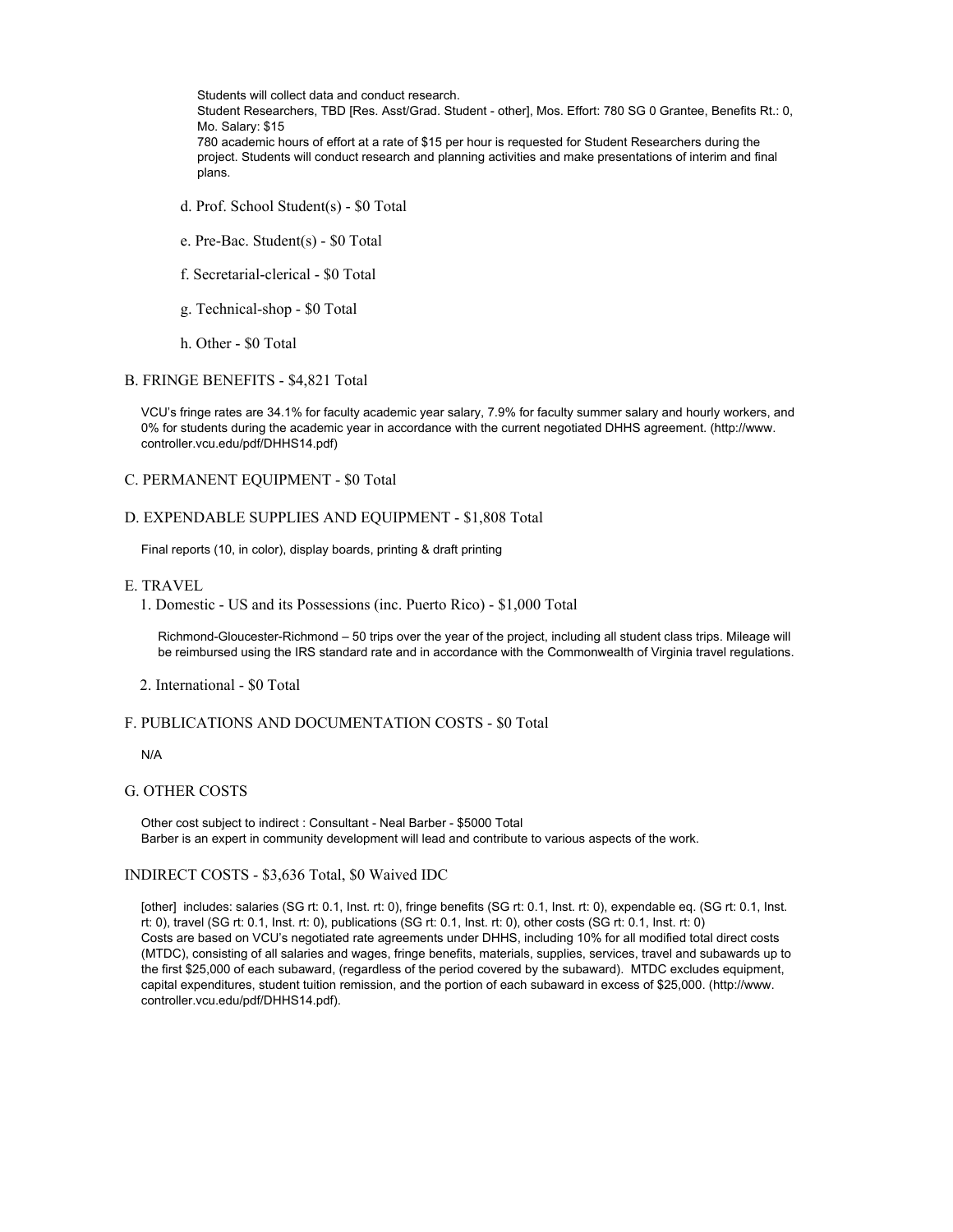## **JOHN J. ACCORDINO**

Professor (tenured) jaccordi@vcu.edu L. Douglas Wilder School of Government & Public Affairs (804) 827-0525 Virginia Commonwealth University 921 West Franklin Street

Richmond, VA 23284-2028

### **EDUCATION**

Massachusetts Institute of Technology, Ph.D. in Urban and Regional Planning, 1987

### **PROFESSIONAL POSITIONS / APPOINTMENTS**

**Professor, since 2011, Associate Professor, 1992 - 2011, Assistant Professor, 1986-1992**  Department of Urban Studies & Planning and Wilder School of Government & Public Affairs

### **Director, VCU Center for Urban & Regional Development, since 2013**

### **Chair, Department of Urban Studies & Planning, 2001 – 2003**

Master of Urban & Regional Planning program, 2001 - 2009 Certificates in Historic Preservation and Urban Revitalization, 2001 – 2010 Certificate in Geographic Information Systems (co-coordinator), 2004 - 2009 Bachelor of Science in Urban Studies & Geography, 2001 - 2006

# **RECENT PUBLICATIONS**

- "Il caso statunitense" (The Case of the United States), in Milio, Simona (ed): Coesione, Convergenza… Unione? (Cohesion, Convergence, Union?), with Fabrizio Fasulo,Bologna: Il Mulino, January 2014.
- "Fusing Technical and Political Rationality in Community Development: A Prescriptive Model of Efficiency-Based, Strategic Geographic Targeting," w/ Fabrizio Fasulo. Housing Policy Debate, 2013, Vol. 23, No. 4, 615-642.
- "Cultural Institutions as Partners in Community Sustainability: What, why and with what results?" w/ Meghan Gough – primary author. Urban Affairs Review, 2013, Vol. 49, Nr. 6, 851-887.
- "Politics and Culture in Commercial District Revitalization Policy: Comparing the American and Italian Approaches." Journal of Town and City Management, w/ Giovanna Codato and Fabrizio Fasulo, Volume 2, No. 3, pp. 15-233, 2011.
- "From Lone Rangers to Collaborative Communities: Finding the Cutting Edge in Economic Development Practice." Economic Development Journal, w/ Fabrizio Fasulo, Winter 2011, Volume 10, No. 1.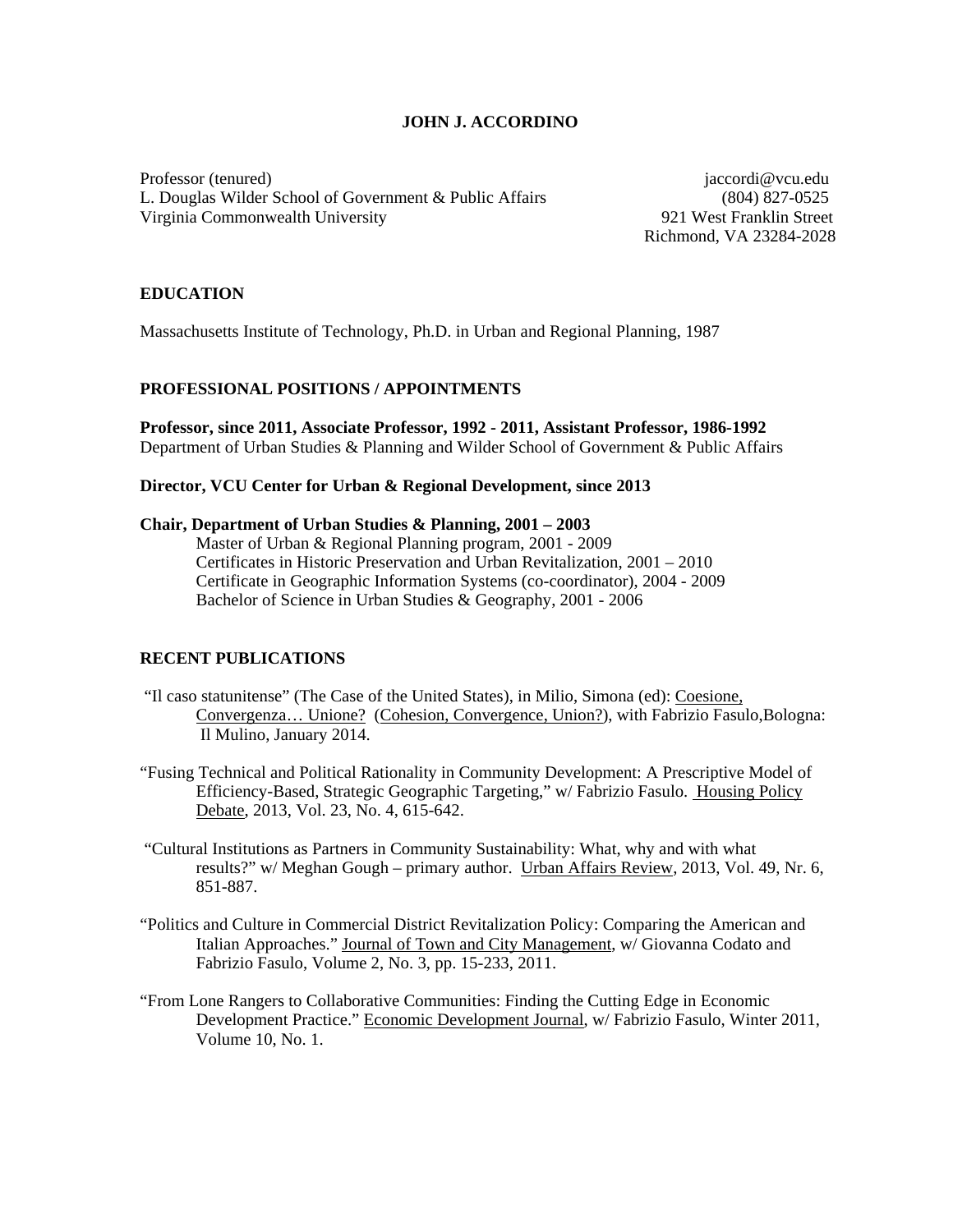- "The International Mobility of Firms and Workers: Consequences for Southside Virginia," in Troeger-Weiß, Gabi and Peter Jurczek: Nationale und Internationale Mobilität von Unternehmen und Arbeitnehmern. University of Kaiserslautern, Germany, 2010.
- "Improving Governance and the Quality of Life through Civil-Society Partnerships," in Altrock, Uwe, H. Hoffmann and B. Schoenig: Hoffnungstraeger Zivilgesellschaft: Governance, Nonprofits und Stadtentwicklung in den Metropolregionen der USA. Berlin, Reihe Planungsrundschau, Ausgabe 15, 2007.
- "Targeting Investments for Neighborhood Revitalization," Journal of the American Planning Association, w/ George Galster & Peter Tatian, Volume 72 (4), 457-474, 2006. *Winner: JAPA Best Article Award, 2006*

### **Recent Funded Research Reports & Grants**

- Preservation Virginia, "The Economic Impact of Historic Rehabilitation Tax Credits in Virginia," January 2014. (w/ Fabrizio Fasulo)
- City of Richmond, VA, "Understanding the Potential Effects of Proposed Extensions to Greater Richmond Transit Company's (GRTC) Trunk Lines," September 2013. (w/ Fabrizio Fasulo)
- City of Richmond, VA, "Economic Development Decision Model, Phase I: Part A: A Citywide Retail Development Model for Richmond, Part B: Richmond, Virginia: A Downtown Profile," December 2012. (Ivan Suen - Co-PI)
- Camera di Commercio, Messina, Sicily, "Opportunita' di rilancio economico per Giampilieri Superiore" (Opportunities to Revitalize Upper Giampilieri), March 2012. (w/ Michele Limosani, Fabrizio Fasulo, Elena Girasella)
- Institute of Museum and Library Services, "Assessing the Role of Community Gardens in Promoting Sustainable Community Development," (Meghan Gough PI), 2011.
- "The Virginia LISC Petersburg Revitalization Initiative: An Evaluation," for Virginia LISC (w/ Fabrizio Fasulo & Meghan Gough), February 2011.

### **Recent Plans Completed with Students in VCU Urban Commercial Revitalization Course**

- Six Points at Highland Park Commercial Revitalization Plan, for the City of Richmond, VA. December 2010. *Resolution of Appreciation by the Richmond City Council, 2011.*
- Ashland: The Center of the Universe: A Downtown Enhancement Plan, for the Town of Ashland, VA. December 2009. *Resolution of Appreciation by Ashland Town Council, January 2010.*
- Hull Street Road Revitalization Plan, for the City of Richmond & Chesterfield County, December 2008. *Winner: Virginia American Planning Association Best Student Plan Award, 2009.*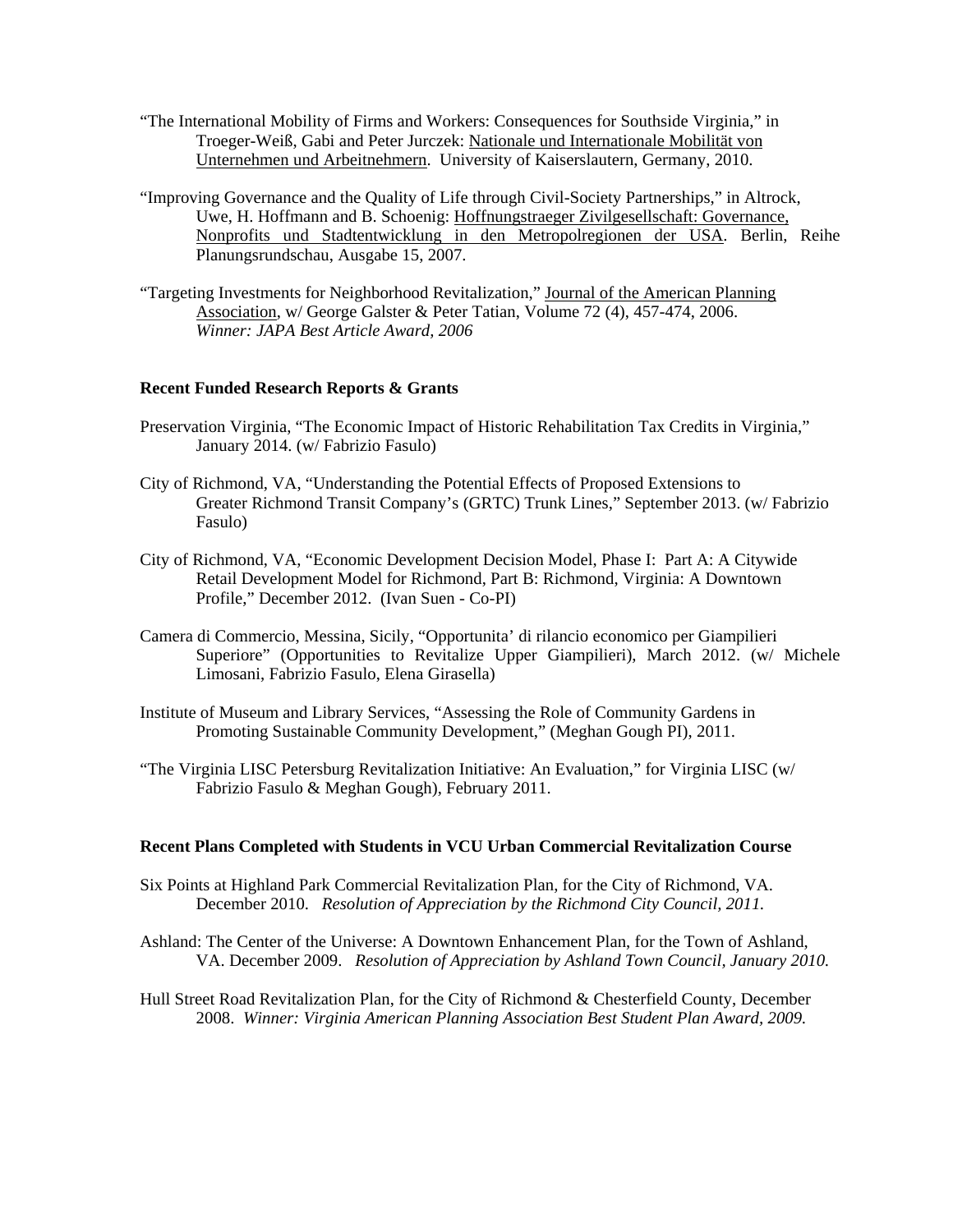**CVs of Professional Collaborators and Consultant**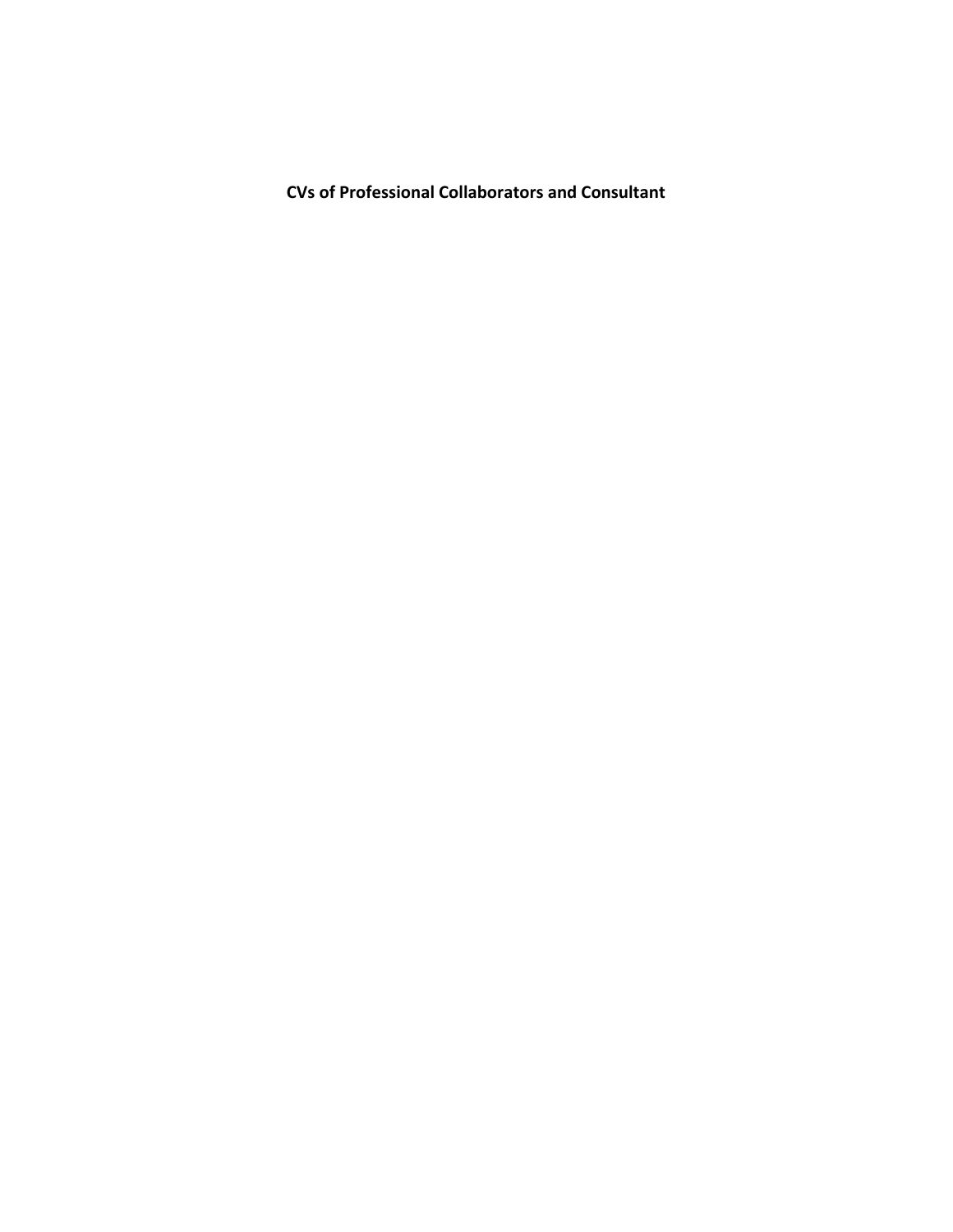

NEAL J. BARBER

President, Community Futures 93 Bobwhite Lane Locust Hill, VA 23092 T: 804 758-0640 C: 804 761-0186 [www.comunityfutures-va.org](http://www.comunityfutures-va.org) [E:](http://www.comunityfutures-va.org) barber@va.metrocast.net

# **Presentation of Professional Qualifications**

# *Qualifications*

Forty five years of executive responsibility in community and economic development serving state and local governments including nine years as Director of Virginia's Department of Housing and Community Development (DHCD).

# *Leadership*

During tenure as Director, DHCD also was recognized as a national leader in providing state housing assistance, regulation of the building industry, rural development, community development and business development. Also, served as President of the Council of State Community Development Agencies and was honored as one of 25 Housing Leaders in Virginia by the Virginia Housing Coalition in 2007.

# *Policy and Project Development*

In several positions, worked with Virginia's governors and the General Assembly in the development and implementation of numerous statewide policy initiatives ranging from prevention of homelessness to initiatives directed at the recovery of rural and urban economically distressed areas. Worked with business and government leaders to enhance the competitiveness of Virginia's distressed communities including the Middle Peninsula.

Enhanced local and regional economic development capacity focusing on the development of appropriate locations for business development, prepared customized site study reports for business prospects and provided leadership on special initiatives such as brownfields redevelopment, Virtual Buildings and Right Now Sites.

Currently, providing a variety of consulting services to local governments, governmental organizations and non-profit organizations on economic development, housing and community development issues ranging from strategic planning to project management. Some major contracts include Housing Virginia, Virginia Community Capital and Virginia's Growth Alliance. Strategic economic development plans prepared for Hopewell, McKenney, Mecklenburg, Dinwiddie, Amelia and Powhatan Counties.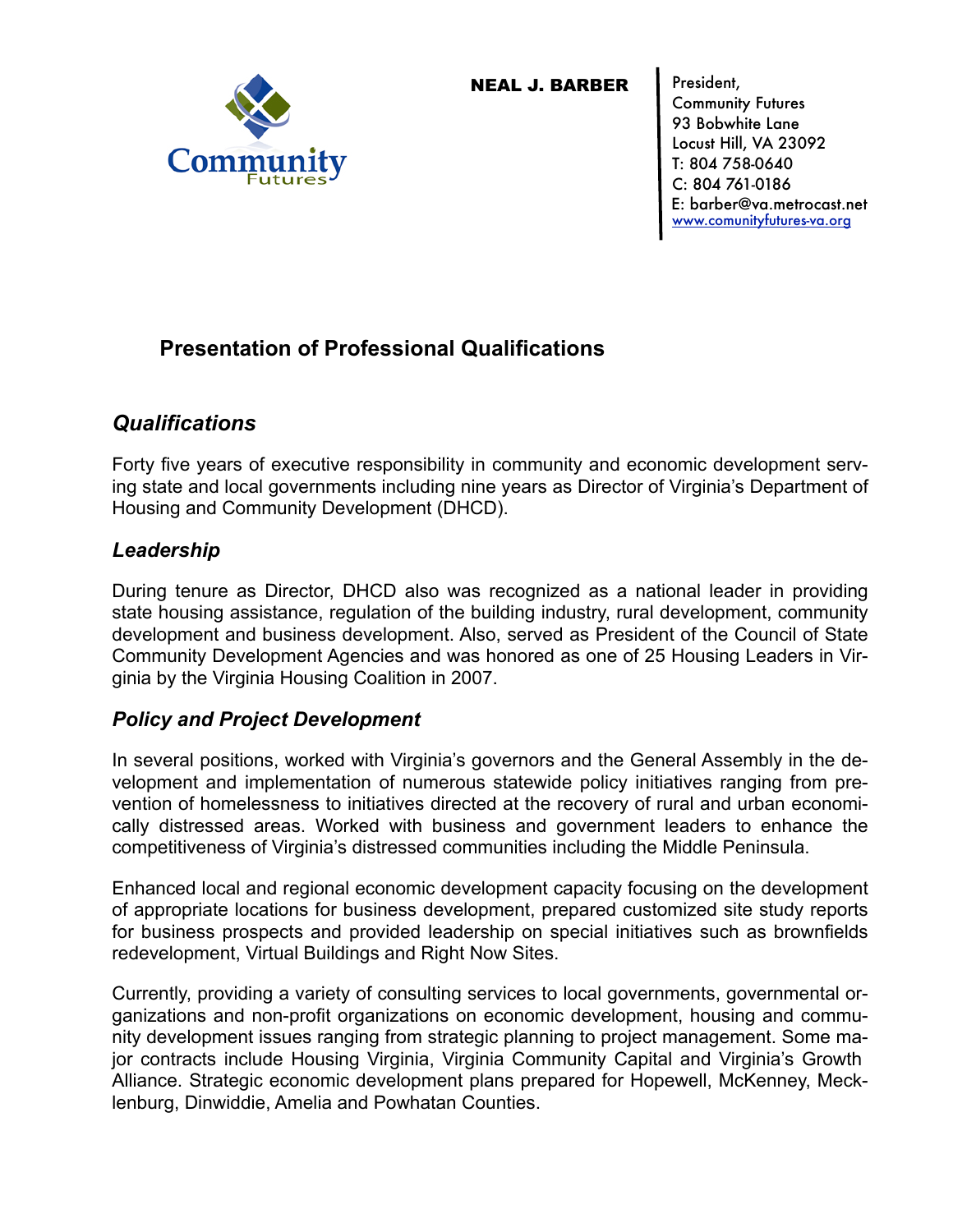Enhanced the economic competitiveness of localities and regions, particularly those with lagging economies, through strategic planning, infrastructure assessment, site assessment and analysis and marketing assistance.

Organized and served as the first Director of Virginia's River Country, a rural economic development organization serving the ten counties of the Middle Peninsula and Northern Neck.

# *Experience*

**Community Futures, President (3/2009 to present)**

**Town of West Point, Economic Development Coordinator (12/2005 to 2/2009)**

**Virginia's First Cities Coalition, Executive Director (11/2004 to 12/2005)**

**Virginia's Economic Development Partnership, Manager Community Resources (2003 to 11/2004)**

**Virginia Economic Development Partnership, Director, Community Assistance (9/ 1999 to 2003)**

**Virginia's River Country, Director (6/96 to 9/99)**

**The Urban Partnership, Director (7/94 to 6/96)**

**VA Department of Housing and Community Development (DHCD), Director, Acting Director, Deputy Director, Associate Director, Chief, Office of Policy Analysis and Research (5/79 to 7/94)**

**Middle Peninsula Planning District Commission, Executive Director (5/73 to 5/79)**

**LENOWISCO Planning District Commission, Regional Planner (6/71 to 5/73), Area Extension Agent/Resource Development (6/67 to 9/69)**

**Tennessee Valley Authority, Regional Planner (9/69 to 6/71)**

# *Education*

- 1962-67 Virginia Polytechnic Institute, Degree: Bachelor of Architecture
- 1969-71 University of Tennessee, Major: Masters of Urban and Regional Planning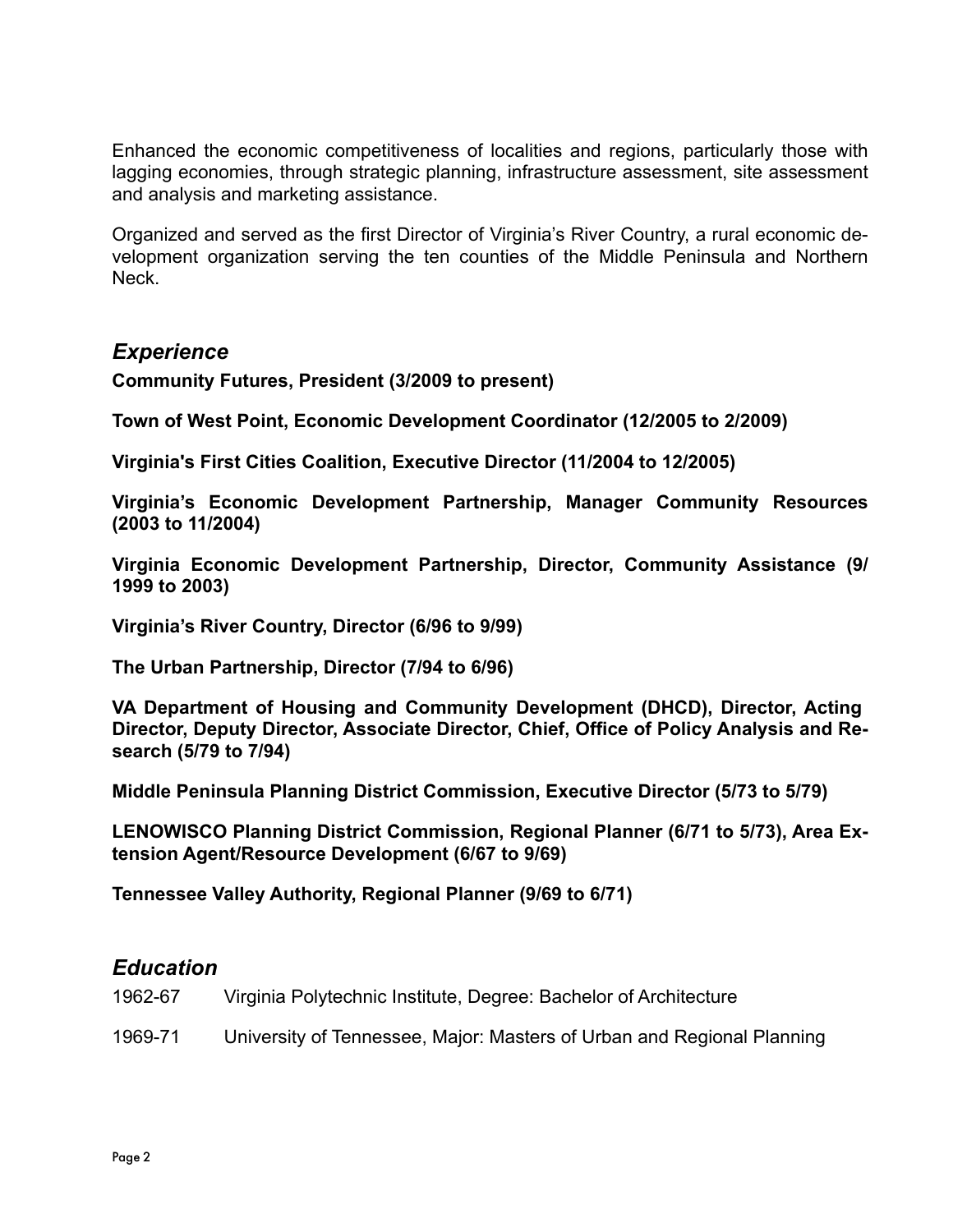# **Thomas E. Jacobson Summary Resume**

# **Current Employment**

Adjunct Professor of Urban Planning, Virginia Commonwealth University

# **Previous Employment**

- Director of Revitalization, 9 years, Chesterfield County, Virginia
- Director of Planning, 17 years, Chesterfield County, Virginia
- Assistant Director of Planning and Building Services, Sioux Falls, SD
- Assistant Professor, University of North Dakota
- City Planner, Grand Forks, ND

# **Education**

- BS from University of Minnesota in Civil Engineering
- MS from University of Minnesota in Environmental Planning
- One year towards PhD from University of North Carolina in Urban Planning
- Certified Professional Planner (AICP)

# **Board of Directors and Active Involvement in Community Affairs**

- Chesterfield Alternatives Board of Directors -Builder amd manager of handicapped affordable housing
- Urban Land Institute (Richmond Area District)
- Better Housing Coalition non-profit builder of quality affordable housing
- United Way
- American Planning Association, Virginia Chapter and two other state planning associations
- Cofounder and Chairman of Advisory Committee for the Alliance for Quality Growth - Richmond Region
- Richmond Economic Development Corporation
- Partnership for Housing Affordability
- Local Initiatives Support Corporation (LISC) Local Advisory Committee
- Jefferson Davis Association non-profit revitalization oriented CDC
- Chairmaon, Brandermill History Project Committee

# **Publications and Presentations**

 Prepared numerous articles on planning and suburban design for national publications and numerous presentations at national, state, and metropolitan conferences

# **Contact Information**

tjacobson@vcu.edu 804-754-6161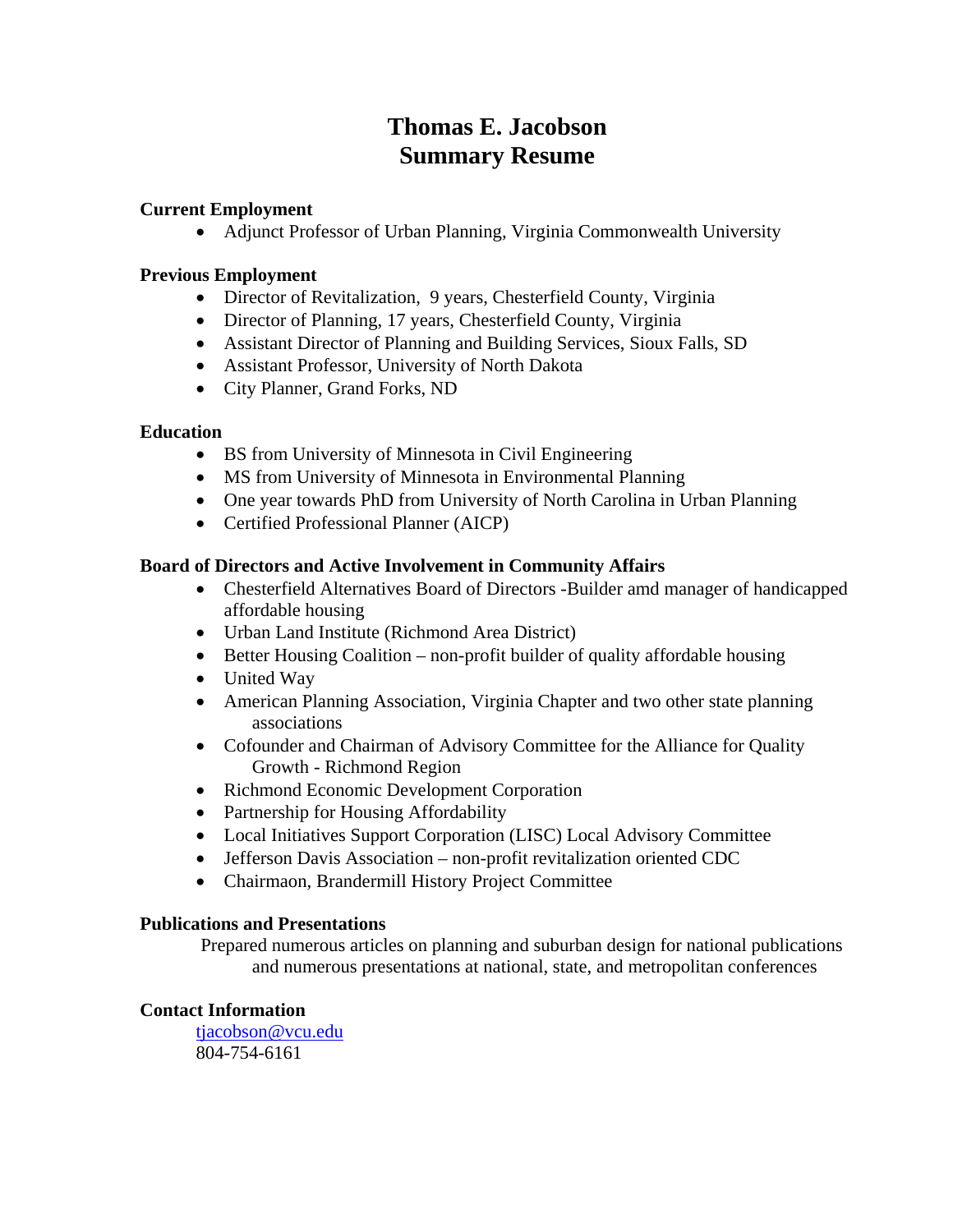

**James C. Smither, PLA, ASLA, 1401 #5 Cedar Lane, Richmond, VA, 23225, 202-701-8745, james@smitherdesign.com**

## **Summary**

**Twenty Years of Professional Experience:** Licensed to practice Landscape Architecture in the Commonwealth of Virginia. Extensive experience in schematic design, design development, construction documents and construction administration.

**Teaching:** Currently teach six graduate level Urban Planning courses at Virginia Commonwealth University: Principles of Urban Design, Fundamentals of Design for Urban Planners, Studio I, Studio II, SketchUp for Urban Planners, and Digital Graphic Design & Desktop Publishing.

**Owner / Director:** Experienced in owning a small five person practice and as a design director within a medium sized firm. Skills developed include: decision making, marketing, budgeting and providing leadership to senior, midlevel and junior staff.

**Design:** Creative problem solving experience in master planning, site design, construction documents and administration for new towns, urban infill sites, campuses, parks, plazas, parking, historic properties, wetlands, water quality facilities, and trail systems.

**Graphics:** Skilled in computer animation, perspective renderings in watercolor, promotional portfolio design, free hand and mechanical drawing, and model building. Currently sell landscape paintings in watercolor at art galleries.

**Research, Writing and Analysis:** Conducted intensive urban design field research around the world. Experienced in writing environmental impact reports, urban design, land use, transportation and environmental conservation plans.

**Software and Computers:** AutoCAD 2011, SketchUp, 3d Studio Viz, Photoshop, InDesign, and PageMaker, PowerPoint, Word and Excel**.**

# **Education**

| Post -Professional<br>Degree   | <b>MASTER OF URBAN DESIGN, University of Melbourne, Australia, December 2005.</b>                                                                                                                                     |
|--------------------------------|-----------------------------------------------------------------------------------------------------------------------------------------------------------------------------------------------------------------------|
| Professional<br>Degrees        | <b>MASTER OF LANDSCAPE ARCHITECTURE, University of Virginia, May 1993.</b><br><b>MASTER OF URBAN AND REGIONAL PLANNING.</b><br>with a concentration in Community Design, George Washington University, February 1991. |
| <b>Undergraduate</b><br>Degree | BACHELOR OF ARTS IN URBAN STUDIES, Roanoke College, May 1985.                                                                                                                                                         |
| Registration                   | Vir ginia, Registered Landscape Architect # 000903                                                                                                                                                                    |
| Affiliations                   | American Society of Landscape Architects and the American Planning Association                                                                                                                                        |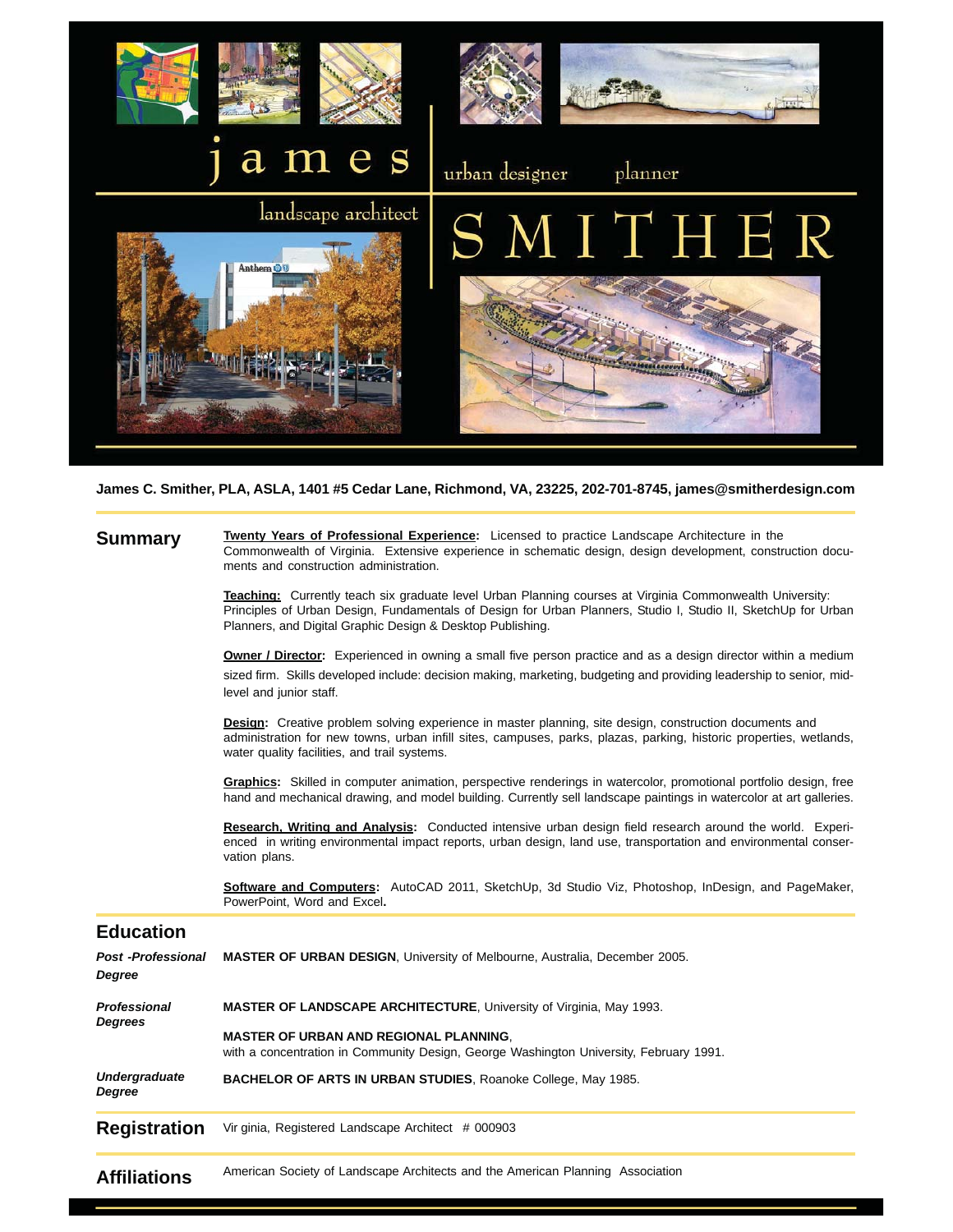#### **Professional Adjunct Professor - Virginia Commonwealth University** (8/2010 to present) **Experience University of Richmond** (8/2011 to the present), both in Richmond, VA,

Teach a range of material, including planning theory, design, visualization and graphics. Course material focuses on urban design and investigating, testing, and creating innovative sustainable urban forms that meet the opportunities and challenges facing neighborhoods, cities and regions in the twenty first century.

#### **Urban Designer / Landscape Architect / Owner, Smither Design** Richmond, VA, May 2007-present

### **Monument Berryman Neighborhood Plan, Danville, VA**

Project Scope: Designed a plan to revitalize the Monument Berryman Neighborhood in Danville, VA. Plan included a new City park, residential, commercial and institutional infill development, historic preservation elements, and streetscape improvements. The project also included a plan to improve an entry corridor to the City named Goodyear Boulevard and Monument Avenue. The goal was to create a beautiful and memorable gateway to the City.

#### **The Blayton Building Retirement Community Master Plan, the City of Williamsburg, VA, Williamsburg, VA**

Project Scope: Designed a campus plan for the expansion of the Blayton Building. The plan included eighty-one new apartments for seniors and numerous community spaces. The on-going planning process has required community workshops and direct consultation with the existing and neighboring residents, community stakeholders, the Williamsburg Redevelopment Housing Authority, political leaders, and City staff. The carefully sited and sculpted new buildings and site amenities integrated the campus into the neighborhood and enhanced the local ecology. Key site features included a new lake, habitat islands, rain gardens, courtyards, a dell, interpretive tails, and streetscape improvements along Scotland Street and Armistead Avenue.

#### **Petersburg Comprehensive Plan, Petersburg, VA**

Project Scope: Developed illustrative site plans and design guidelines for focus areas of the Comprehensive Plan. Highlights include the Washington Street Gateway and the Canal Street Village Center. The gateway plan envisions bridge, streetscape, private investment, vehicular and pedestrian traffic improvements, transforming a neglected corridor into inviting memorable landscape at the intersection of I-95. The Canal Street Village Center will provide retail services and village green for the Battersea and High Street neighborhoods. The plan is anchored by historic built and natural landscape elements along the Appomattox River. The plan weaves together on-going adjacent housing redevelopment projects and strengthens connections to Virginia State University.

#### **Cold Storage Lofts, Richmond, VA**

Project Scope: This adaptive reuse project reclaimed a ten acre site formerly Richmond Cold Storage. The mixed-use pedestrian oriented site includes apartments, restaurants and an athletic club. Site features include a rail interpretive site located at the west portal of the Church Hill Tunnel, pedestrian promenade, outdoor theater, restaurants, fountains, swimming pool, and rain gardens. A new infill building was added at N 18<sup>th</sup> and

Marshall Streets.

#### **Senior Urban Designer, Ehrenkrantz Eckstut & Kuhn Architects,**

Washington DC, March 2006-April 2007

#### **Armed Forces Retirement Home Master Plan, Washington, DC**

Project Scope: Created a master plan for the Armed Forces Retirement Home to create a long-term income stream for current and future residents while balancing the need to retain the pastoral quality of one of Washington's significant yet lesser know treasures. Our design centered on the Oval - a major park that reinterpreted a historic pasture. The Oval provided the surrounding and broader community a beautiful open space that will improve regional water quality, provide wildlife habitat and afford recreation opportunities. The project focused on the adapt reuse of existing historic buildings into a hotel and conference center and the development of a surrounding neighborhood of town homes, condominiums, apartments, offices, shops, and restaurants. Building forms were carefully sculpted to preserve views to the Capitol, Washington Cathedral and the Shrine of Remembrance.

#### **The New Pratt Street, Baltimore, MD**

Project Scope: Developed a vision for the 1.2 mile long Pratt Street.

The concept focused on: 1. Establishing a "framework" that defines a special place and enhances the physical and visual connections with the Inner Harbor and the surrounding neighborhoods. 2. A plan that enhances the quality of street life and encourages infill development by amending the "fabric and texture" of the overall environment. 3. An approach that "re-calibrates" the balance between pedestrians and the automobile, while respecting the need for reasonable access for through traffic.

#### **George Mason University Southwest Sector Master Plan, Fairfax, VA**

Project Scope: Developed a cohesive twenty-five year vision for the future of the 109 acre GMU Southwest Sector which is practical and unique to the Fairfax Campus. The plan provided a flexible framework for growth that can respond to changing circumstances over time. Primary design features included introducing architectural and landscape gateway elements to enhance the University's presence and since of arrival. New development was clustered around Mason Pond to create a new campus place. The master plan included

*Additional detailed history of experience prior to 2006 is available upon request.*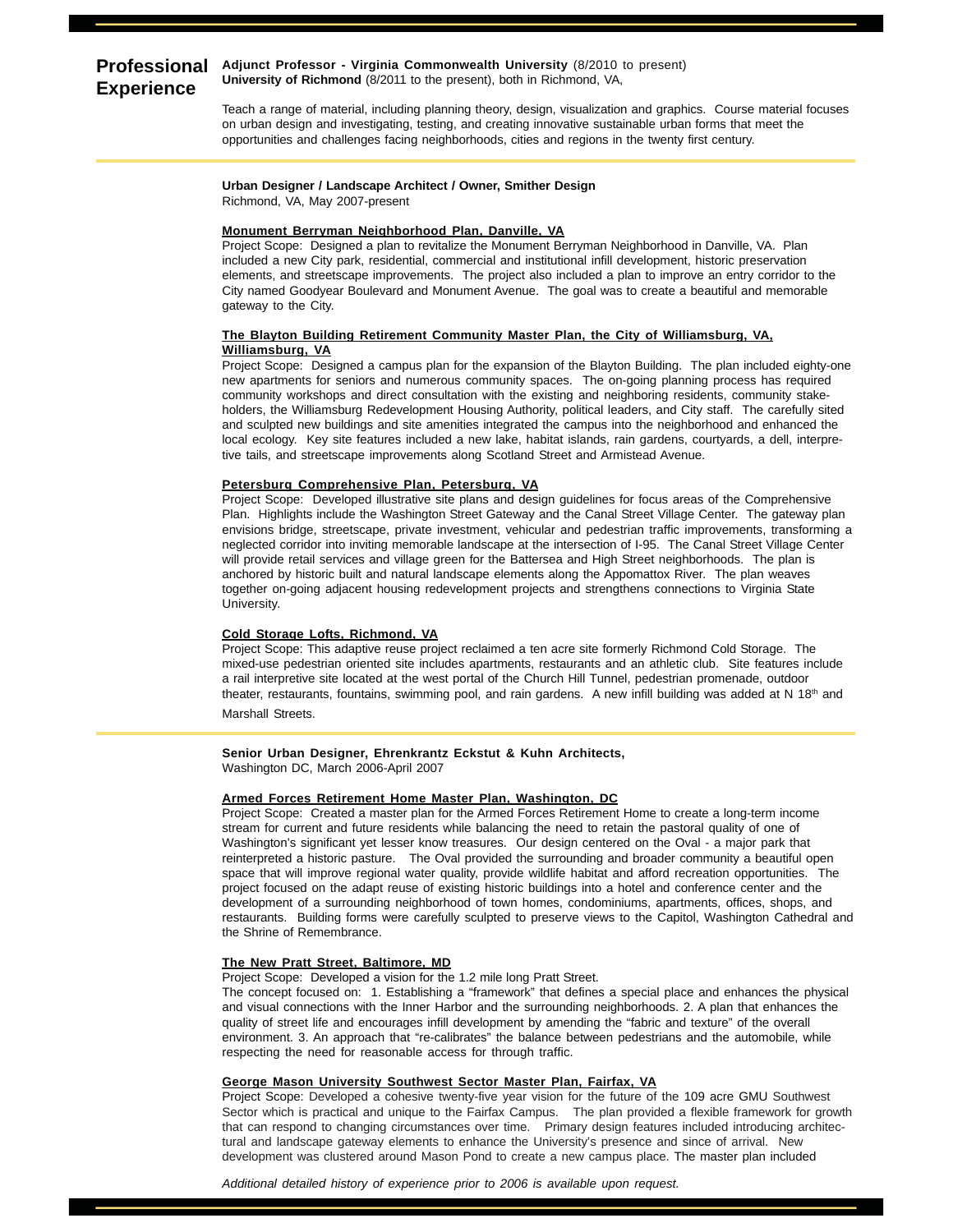# **Meghan Z. Gough, Ph.D.**

Phone: (804) 827‐0869 mzgough@vcu.edu

## **EDUCATION**

# **Ph.D. City and Regional Planning**

The Ohio State University (2008) Dissertation: *Intergovernmental Collaboration in Planning: Lessons Learned from Post‐Katrina Mississippi*

# **Master of Urban and Regional Planning**

Virginia Polytechnic Institute and State University (2003) Thesis: *A Typology of the Nation's Fast‐Growing Peripheral Counties*

# **Bachelor of Science in Biology & Environmental Sciences**

James Madison University (1997)

## **ACADEMIC APPOINTMENTS**

2008 – Virginia Commonwealth University present Assistant Professor, Urban and Regional Planning  L. Douglas Wilder School of Government & Public Affairs Co‐Director, VCU Sustainable Communities Institute

## **AWARDS AND HONORS**

| 2012 | Nominated for the College of Humanities and Sciences Distinguished Teaching Award<br>Virginia Commonwealth University                                                      |
|------|----------------------------------------------------------------------------------------------------------------------------------------------------------------------------|
| 2011 | Richmond City Council Public Service Award for Community Planning<br>Selected by the Honorable Members of Richmond City Council                                            |
| 2010 | Richmond Gateway 6 <sup>th</sup> District Public Service Award For the Highland Park Plan<br>Selected by the Honorable Ellen F. Robertson, Councilwoman, $6^{th}$ District |

### **SELECTED PUBLICATIONS AND PROFESSIONAL REPORTS**

**Gough, Meghan Z.** and John Accordino. 2013. Public Garden as Sustainable Community Development Partners: Motivations, perceived benefits and challenges. *Urban Affairs Review*, 49(6). DOI: 10.1177/1078087413477634

**Gough, Meghan Z**. 2011. "Learning to Collaborate in Post‐Katrina Mississippi." In Blakely, E.J., Birch, E.L., Anglin, R.V., and Haruo Hayashi. Eds. *Managing Urban Disaster Recovery: Policy, Planning, Concepts and Cases.*

Evans‐Cowley, J. and **Meghan Z. Gough**. 2008. Effective Citizen Engagement in Post‐Katrina Planning. *Cityscape,* 10(3).

**Gough, Meghan Z**. 2010. "Green Mapping as a Decision‐Making Tool for Sustainable Urban Planning". *VCU Teaching*, Volume 11.

# **GRANTS AND FUNDED RESEARCH Total Funding Awarded: \$85,920**

VCU Council for Community Engagement, 2012 Project Funded: *Middle of Broad + Storefront = MoBS* (Co‐PI, with Kristin Caskey, Camden Whitehead, John Malinoski, Giles Harnsberger, Burt Pinnock)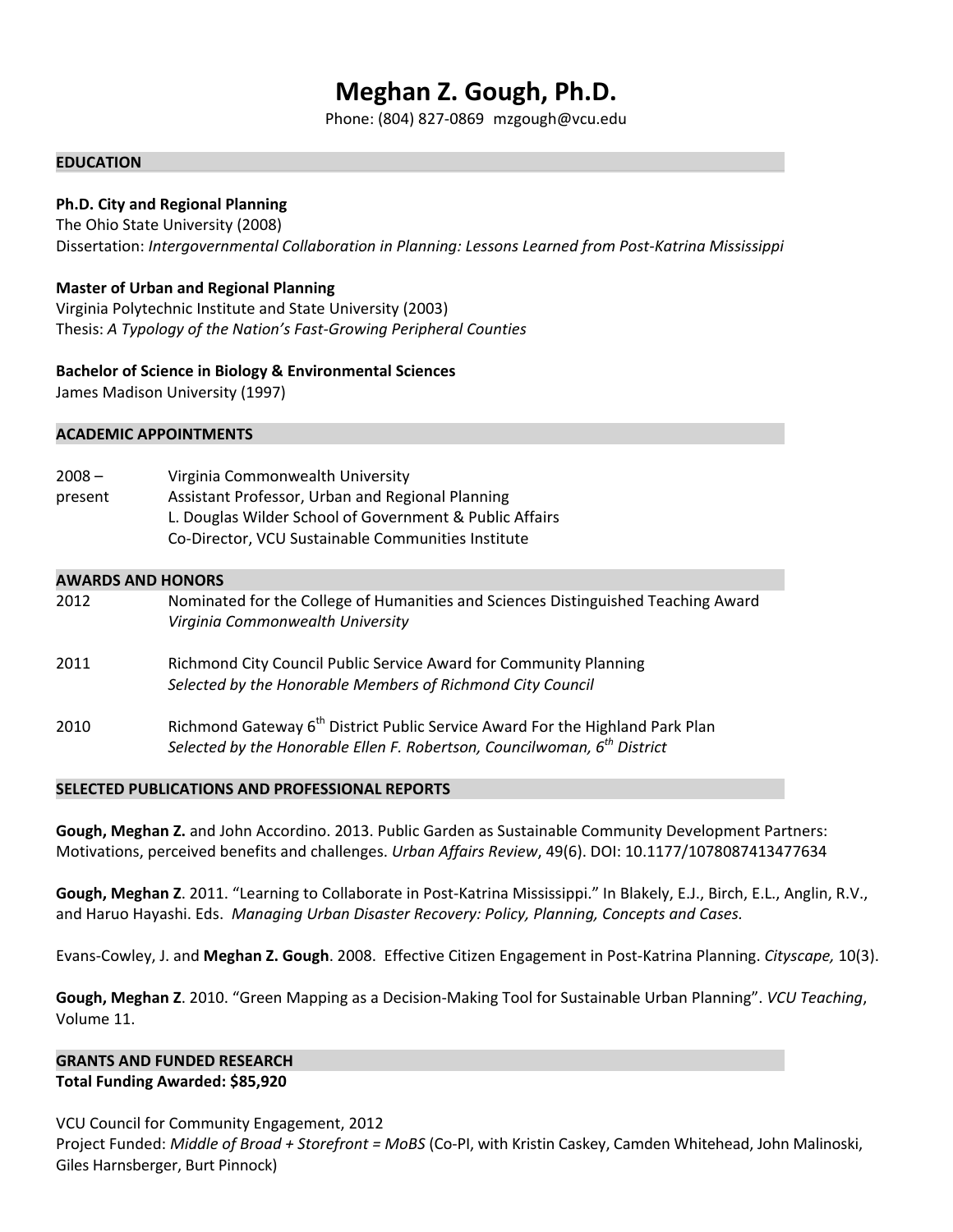U.S. Department of Housing and Urban Development, 2011.

Project Funded (\$5,573): *Sustainable Communities Regional Planning Grant*, *Mississippi Gulf Coast Regional Sustainability Plan*. Subcontractor to the Gulf Regional Planning Commission award (\$2 million)

# Institute for Museum and Library Services, 2010.

Project Funded (\$49,919): *National Leadership Collaborative Planning Grant, Assessing the Role of Public Gardens in Promoting Sustainable Community Development*. PI.

VCU Sustainability Grant, Virginia Commonwealth University, 2010. Project Funded (\$24,948): *VCU Green Mapping Initiative.* PI.

Local Initiatives Support Corporation, 2010. Project Funded (\$3,200): *Sustainable Communities Initiative Evaluation*. Co‐PI with John Accordino (PI)

Center for Teaching Excellence Small Grants Program, Virginia Commonwealth University, 2009. Project Funded (\$2,280): Green Mapping as a Decision‐Making Tool for Sustainable Urban Planning. PI.

# **SELECTED ACTIVITIES AS TEACHER AND EDUCATOR**

# *Teaching of Related Courses*

URSP 310: Introduction to Public Planning URSP 440: Senior Capstone Seminar URSP 610: Introduction to Planning URSP 632: Planning Theory and Processes URSP 641: Citizen Participation and Negotiation URSP 637: Sustainable Community Development URSP 691: Sustainable Development Planning GVPA 691: Special Topics – India Studio Study Abroad

# *Oversight of Related Theses and Professional Plans*

- Tim Villanueva, "An Evaluation of Coastal Community Response to Sea Level Rise on the Delmarva Peninsula," 2010
- Joseph Carter, "Wythe Creek Road Commercial Corridor Plan: A Smart Growth Economic Development Plan," 2010
- George Hoddinot, "East Richmond Sustainable Neighborhood Plan: A LEED‐ND Approach," 2010
- $\triangleright$  Phillip Allison, "VCU Comprehensive Water Management Plan," May 2011

# **UNIVERSITY AND COMMUNITY SERVICE**

# **VCU Federation of Community‐Engaged Research,** Wilder School Representative

*Virginia Commonwealth University, Richmond, VA, 11/13 – present*

# **VCU Sustainability Committee,** Member

*Virginia Commonwealth University, Richmond, VA, 03/09 – present* 

# **VCU Sustainability Academics Leadership Team**, Member

*Virginia Commonwealth University, Richmond, VA, 08/10 – present* 

# **VCU Climate Action Plan Subcommittee,** Member

*Virginia Commonwealth University, Richmond, VA, 03/09 – 06/10*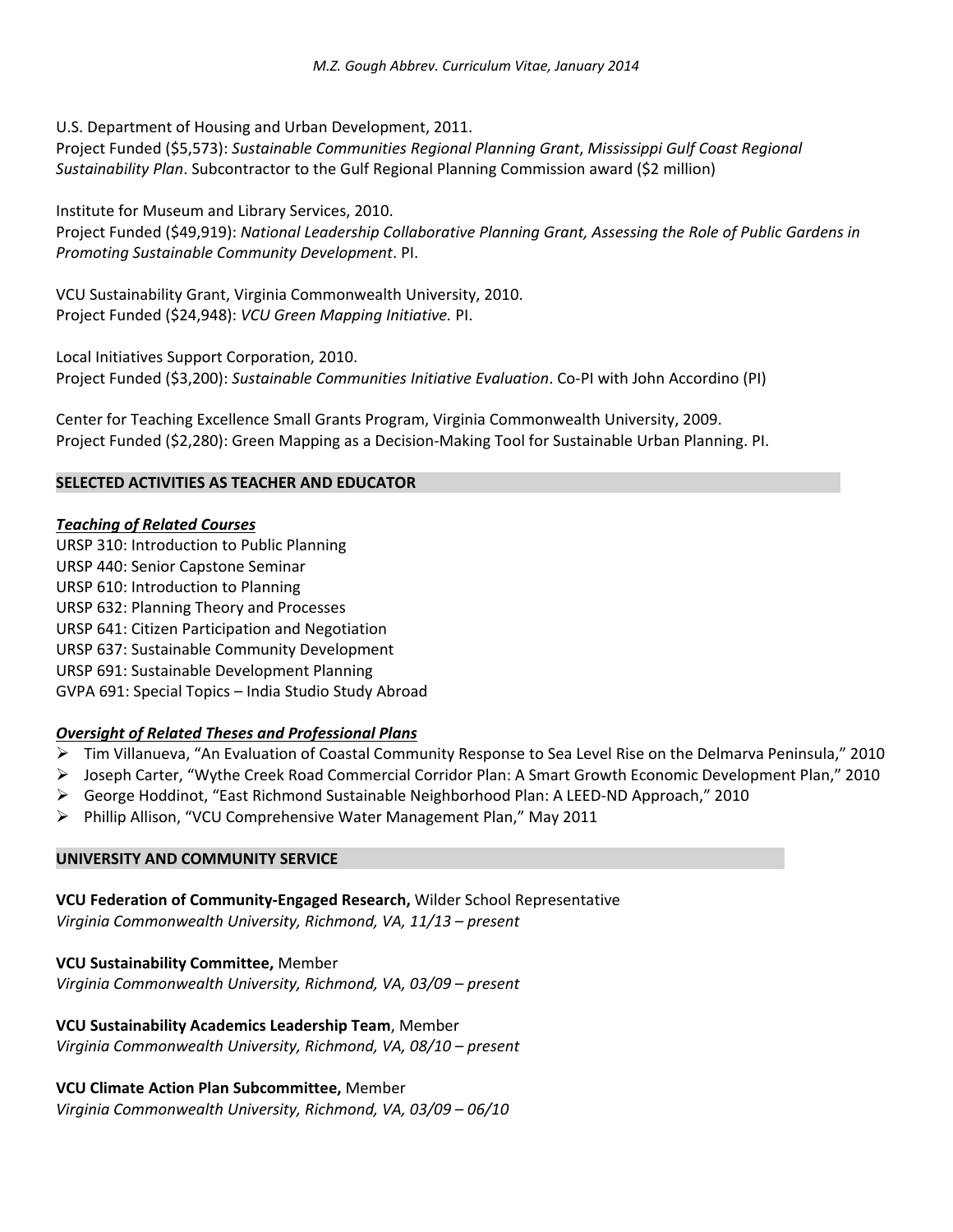# **I-Shian Suen**

| Virginia Commonwealth University<br>917 West Franklin Street<br>Richmond, VA 23284-2028 | L. Douglas Wilder School of Government and Public Affairs                                                                                                                 | Voice: (804) 828-2721<br>Fax: (804) 827-1275<br>E-mail: isuen@vcu.edu                                                         |                  |  |
|-----------------------------------------------------------------------------------------|---------------------------------------------------------------------------------------------------------------------------------------------------------------------------|-------------------------------------------------------------------------------------------------------------------------------|------------------|--|
| <b>Education</b>                                                                        |                                                                                                                                                                           |                                                                                                                               |                  |  |
| <b>University of Washington</b><br>(Seattle, WA)                                        |                                                                                                                                                                           | Urban Design and Planning                                                                                                     | Ph.D. 1998       |  |
| <b>University of Oregon</b><br>(Eugene, OR)                                             |                                                                                                                                                                           | Planning, Public Policy and Management                                                                                        | M.U.P. 1988      |  |
| <b>Feng Chia University</b><br>(Taichung, Taiwan)                                       |                                                                                                                                                                           | <b>Urban Planning</b>                                                                                                         | <b>B.S.</b> 1984 |  |
| <b>Academic Appointments</b>                                                            |                                                                                                                                                                           |                                                                                                                               |                  |  |
| $2009$ – present                                                                        | Virginia Commonwealth University<br><b>Public Affairs</b>                                                                                                                 | Associate Professor and Chair, Urban and Regional Studies and<br>Planning Program, L. Douglas Wilder School of Government and | Richmond, VA     |  |
| $2004 - 2009$                                                                           | Virginia Commonwealth University<br>Assistant Professor, Urban and Regional Studies and Planning<br>Program, L. Douglas Wilder School of Government and Public<br>Affairs | Richmond, VA                                                                                                                  |                  |  |
| $1998 - 2004$                                                                           | <b>Iowa State University</b>                                                                                                                                              | Assistant Professor, Community and Regional Planning                                                                          | Ames, IA         |  |

# **Peer-Reviewed Publications**

- Chen, X., and I. Suen. 2010. Richmond's Journey-to-Work Transit Trip-Making Analysis. *Management Research and Practice* 2(3): 234-48..
- Karaburun, A., A. Demirci, and I. Suen. 2009. Impacts of urban growth on forest cover in Istanbul (1987-2007). *Environmental Monitoring and Assessment*. DOI 10.1007/s10661-009-1000-z.
- Demirci, S. and I. Suen. 2007. Spatial Pattern Analysis of PKK KONGRA-GEL Terror Incidents in Turkey: 2003-2004. In O. Nikbay & S. Hancerli (Editors), *Understanding and Responding to the Terrorism Phenomenon: A Multidimensional Perspective*. Amsterdam, the Netherlands: IOS Press (ISBN 978-1-58603-750-5).
- Suen, I. 2006. Assessment of the level of interactivity of e-government functions. *Journal of E-Government* 3(1): 29-50.
- Suen, I. 2005. Residential development pattern and intra-neighborhood infrastructure provision. *Journal of Urban Planning and Development* 131(1): 1-9.
- Suen, I. and T. O. Borich. 2004. 3D visualization in community-based planning. *Journal of Extension* 42(6).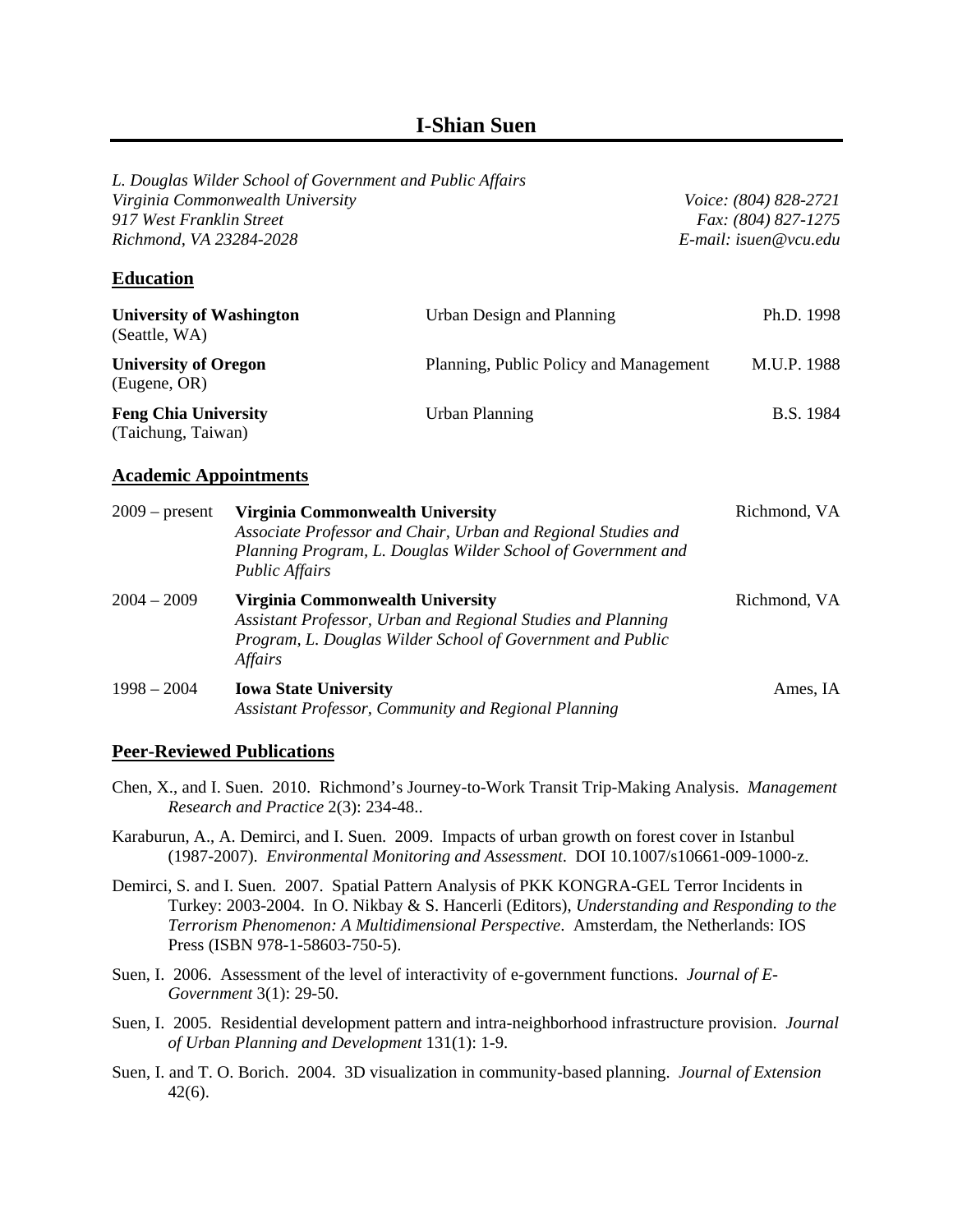Suen, I. 2004. CommunityViz Version 1.3. *Journal of the Urban and Regional Information Systems Association* 16(1): 51-55.

# **Funded Research**

# **The California Endowment**

Project funded (\$477,844): Making A Difference: Community Assets Associated with Improved Life Expectancy in California. Co-PI with Steven Cohen (PI), Steven Woolf, Robert Johnson, Matt Beyers, Emily Zimmerman. Project duration: 01-01-2012 to 06-30-2014.

- **Venture Richmond** Project funded (\$28,654): Economic Development Decision Model – Phase I. Co-PI with John Accordino (PI). Project duration: 03-01-2012 to 12-31-2012.
- **Joint Center for Political and Economic Studies** Project funded (\$428,213): Creating Community Health Equity Reports to Inform Policy and Practice. Co-PI with Steven Woolf (PI, VCU Center on Human Needs), Leroy Thacker. Project duration: 11- 01-2009 to 10-31-2011.
- **Virginia Transit Association** Project funded (\$30,000): Transit and Land Use Best Practices. Co-PI with Xueming Chen (PI). Project duration: 12-01-2007 to 10-31-2008.

# **Awards**

**2011 Neighborhood Revitalization Award**

The award was presented by the Better Housing Coalition at the 2011 Golden Hammer Awards ceremony to VCU's Urban and Regional Studies and Planning program. This award is to recognize work that significantly contributes to the overall goals of neighborhood revitalization in Richmond.

- **2007 Best Use of Technology to Improve a Plan or Planning Process** Information Technology Division, American Planning Association (APA). Project title: 3D Visualization of Planning Scenarios: Brookland Park Boulevard Commercial Revitalization Plan, Richmond, Virginia. (The award was presented at the 2007 American Planning Association Conference in Philadelphia on April 16, 2007).
- **2003 Polster Teaching Award** College of Design, Iowa State University
- **2001 Faculty Award for Extraordinary Performance** College of Design, Iowa State University

# **Courses Taught**

- URSP 360 Community and Regional Analysis Using GIS
- URSP 621 Introduction to Geographic Information Systems
- URSP 625 Spatial Database Management and GIS Modeling
- URSP 627 GIS Applications in Decision Analysis
- URSP 628 Land Use Planning
- URSP 761 Planning Studio I
- URSP 762 Planning Studio II
- PPAD 722 Survey of Data Analysis Techniques for Public Policy and Administration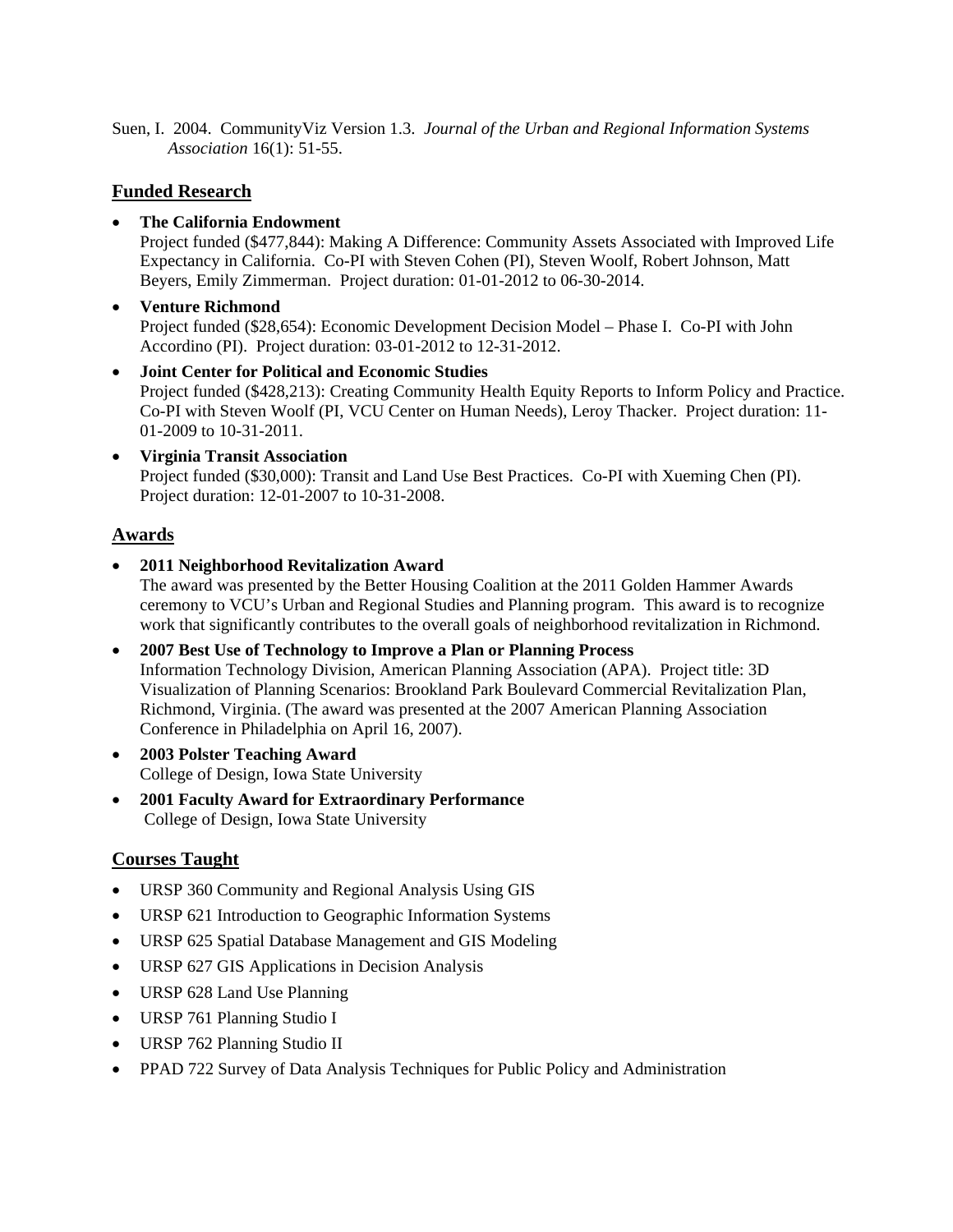## Curriculum Vitae

# **FABRIZIO FASULO**

**Research Associate and Economist** VCU Center for Urban and Regional Development Virginia Commonwealth University L.D. Wilder School of Government & Public Affairs Richmond, Virginia (USA) (804) 828-2274

## **EDUCATION**

University of Messina and University of Rome "Tor Vergata", Ph.D. in Economics and Institutions, 2009

Virginia Commonwealth University, Master in Urban and Regional Planning, 2008 Virginia Commonwealth University, Geographic Information System Certificate, 2008 University of Messina, B. A. in Political Science, 2001

Current foreign-language fluency - English, some French and Spanish

## **EXPERIENCE**

Research Associate and Economist, VCU Center for Urban and Regional Development, since 2010

Adjunct Assistant Professor of Urban & Regional Planning, VCU, 2011 – 2013

Research Assistant, Greater Richmond Partnership, Richmond, VA, 2007 – 2008

Teaching Assistant and Researcher, Economics Department, University of Messina, 2003 – 2006

Research Assistant, London School of Economics and Political Science, 2002 – 2003

# **RECENT PUBLICATIONS AND REPORTS**

### **Journal Articles, Book Chapters and Research Papers**

J. Accordino, F. Fasulo: "**La Politica di Coesione negli Stati Uniti d'America**", in A. Garnero and S. Milio, (a cura di) **L'Unione Divisa – Convergere per Crescere Insieme in Europa**. Ed. Il Mulino, Bologna (IT), 2013.

J. Accordino, F. Fasulo: "**Understanding the Requirements for Successful Geographically Targeted Neighborhood Revitalization**". Housing and Policy Debate, Volume 23, Issue 4. 2013.